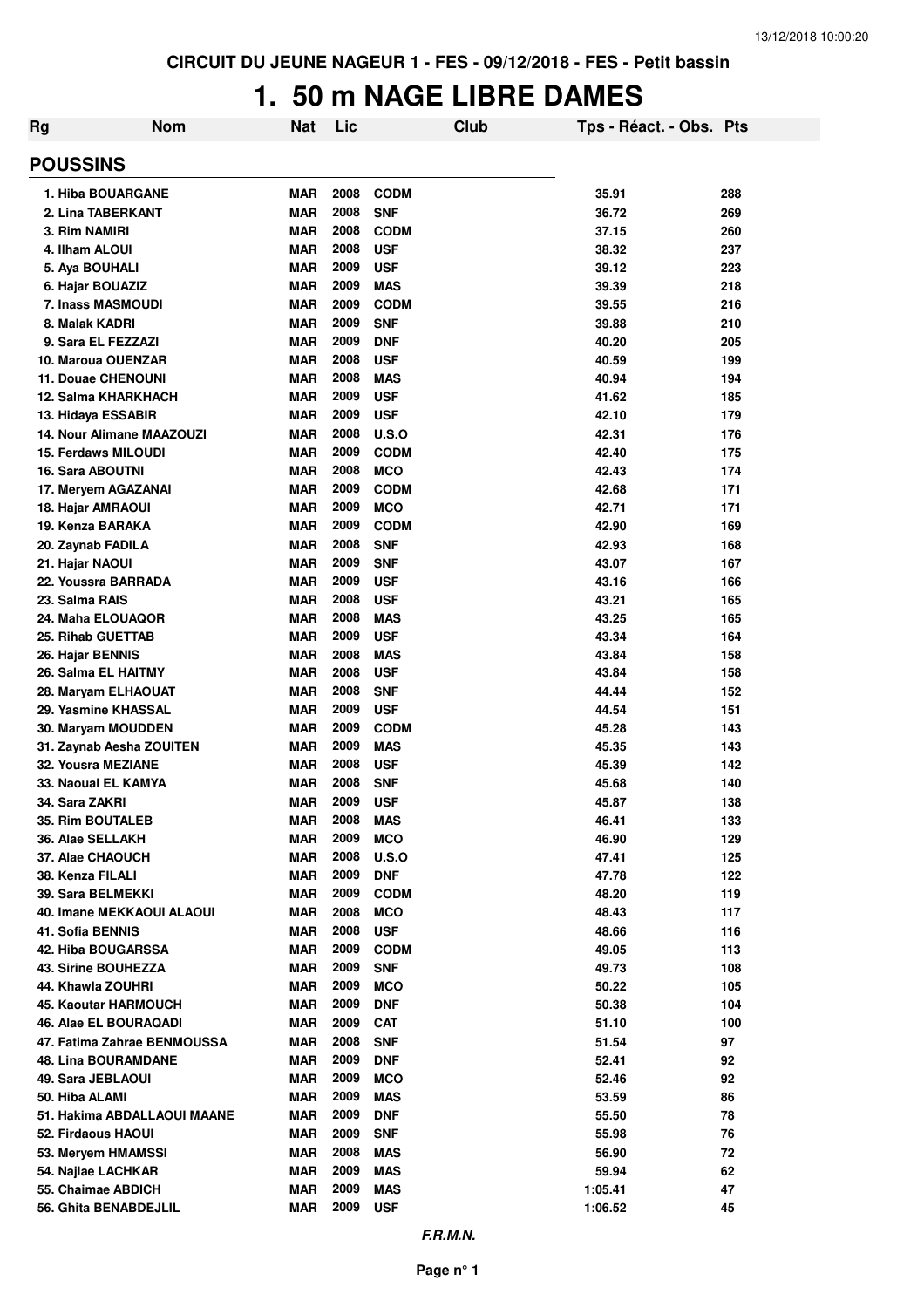## **1. 50 m NAGE LIBRE DAMES**

| <b>Rg</b>        | <b>Nom</b>                           | <b>Nat</b> | Lic      |                            | Club | Tps - Réact. - Obs. Pts |            |
|------------------|--------------------------------------|------------|----------|----------------------------|------|-------------------------|------------|
|                  | <b>POUSSINS</b>                      |            |          |                            |      |                         |            |
|                  | <b>NC. Kenza ENNAIDI</b>             | <b>MAR</b> | 2009     | <b>USF</b>                 |      | Frf n.d.                |            |
|                  | <b>NC. Hafsa ELBOUHASSANI</b>        | <b>MAR</b> | 2009     | <b>CODM</b>                |      | Frf n.d.                |            |
|                  | <b>NC. Malak LAHIA</b>               | <b>MAR</b> | 2008     | <b>USF</b>                 |      | Frf n.d.                |            |
| <b>AVENIR A1</b> |                                      |            |          |                            |      |                         |            |
|                  |                                      | <b>MAR</b> | 2010     | <b>CODM</b>                |      | 42.66                   | 172        |
|                  | 1. Narjiss SEFFAF<br>2. Safia HARCHA | <b>MAR</b> | 2010     | <b>CODM</b>                |      | 43.01                   | 168        |
|                  |                                      | <b>MAR</b> | 2010     |                            |      |                         |            |
|                  | 3. Arij CHTATI<br>4. Aya KOJMANE     | <b>MAR</b> | 2010     | <b>CODM</b><br><b>CODM</b> |      | 44.31<br>44.52          | 153<br>151 |
|                  | 5. Sara SAIDI                        | <b>MAR</b> | 2010     | <b>SNF</b>                 |      | 44.63                   | 150        |
|                  | 6. Safae YOUNES                      | <b>MAR</b> | 2010     | <b>U.S.O</b>               |      | 45.22                   | 144        |
|                  | 7. Nada GUEMMI                       | <b>MAR</b> | 2010     | <b>UNO</b>                 |      | 48.07                   | 120        |
|                  | 8. Rahma Inas AYACH                  | MAR        | 2010     | <b>CAT</b>                 |      | 48.27                   | 118        |
|                  | 9. Aya KHERCHOUCH                    | <b>MAR</b> | 2010     | <b>U.S.O</b>               |      | 48.69                   | 115        |
|                  | 10. Ghita KADRI                      | <b>MAR</b> | 2010     | <b>SNF</b>                 |      | 49.33                   | 111        |
|                  | 11. Marwa EZZITOUNE                  | <b>MAR</b> | 2010     | <b>DNF</b>                 |      | 54.08                   | 84         |
|                  | 12. Jana NASSIRI                     | <b>MAR</b> | 2010     | <b>UNO</b>                 |      | 55.02                   | 80         |
|                  | 13. Zaynab MEKOUAR                   | <b>MAR</b> | 2010     | <b>SNF</b>                 |      | 56.13                   | 75         |
|                  | 14. Kenza EL OUAQOR                  | <b>MAR</b> | 2010     | <b>MAS</b>                 |      | 56.77                   | 73         |
|                  | 15. Soundosse HILMI                  | <b>MAR</b> | 2010     | <b>CODM</b>                |      | 58.30                   | 67         |
|                  | 16. Niama BENAZZI                    | <b>MAR</b> | 2010     | <b>UNO</b>                 |      | 58.68                   | 66         |
|                  | 17. Aicha AMAMOU                     | <b>MAR</b> | 2010     | <b>USF</b>                 |      | 59.29                   | 64         |
|                  | 18. Romayssae HAKIM                  | <b>MAR</b> | 2010     | <b>MAS</b>                 |      | 1:03.34                 | 52         |
|                  | 19. Rhosn JAGOUI                     | <b>MAR</b> | 2010     | U.S.O                      |      | 1:10.38                 | 38         |
|                  | 20. Imane BENJELLOUN                 | <b>MAR</b> | 2010     | <b>MAS</b>                 |      | 1:15.35                 | 31         |
|                  | NC. Kenza RAMI                       | <b>MAR</b> | 2010     | <b>DNF</b>                 |      | Dsq FD                  | 0          |
|                  | <b>AVENIR A2</b>                     |            |          |                            |      |                         |            |
|                  | 1. Rim LACHKAR                       | <b>MAR</b> | 2011     | <b>USF</b>                 |      | 45.24                   | 144        |
|                  | 2. Aya BAHMANE                       | <b>MAR</b> | 2011     | <b>CODM</b>                |      | 46.75                   | 130        |
|                  | 2. Roumayssae ZITOUNI                | MAR        | 2011     | <b>CODM</b>                |      | 46.75                   | 130        |
|                  | 4. Hiba ATTAOUI                      | <b>MAR</b> | 2011     | <b>CODM</b>                |      | 47.55                   | 124        |
|                  | 5. Lina EL KILI                      | <b>MAR</b> | 2011     | <b>CODM</b>                |      | 47.91                   | 121        |
|                  | 6. Amira BADOUH                      | MAR        | 2012     | <b>CODM</b>                |      | 52.73                   | 91         |
|                  | 7. Raouane OMAR                      | <b>MAR</b> | 2011     | <b>MCO</b>                 |      | 53.27                   | 88         |
|                  | 8. Iness HAMMANI                     | <b>MAR</b> | 2012     | <b>UNO</b>                 |      | 57.09                   | 71         |
|                  | 9. Dina HAOUDI                       | <b>MAR</b> | 2011     | <b>USF</b>                 |      | 59.26                   | 64         |
|                  | 10. Hajar MOUDDEN                    | <b>MAR</b> | 2011     | <b>CODM</b>                |      | 59.88                   | 62         |
|                  | 11. Israe Arij HIDAF                 | <b>MAR</b> | 2012     | <b>CODM</b>                |      | 59.97                   | 61         |
|                  | 12. Ibtissam BELBACHIR               | <b>MAR</b> | 2011     | <b>MCO</b>                 |      | 1:01.41                 | 57         |
|                  | 13. Kenza ABBAD ANDALOUSSI           | <b>MAR</b> | 2011     | <b>SNF</b>                 |      | 1:04.84                 | 49         |
|                  | 14. Nada HOUARI                      | <b>MAR</b> | 2011     | <b>MCO</b>                 |      | 1:05.41                 | 47         |
|                  | <b>15. Chama MARRAKCHI BENAZZOUZ</b> | <b>MAR</b> | 2012     | <b>USF</b>                 |      | 1:06.26                 | 45         |
|                  | <b>16. Assia BENNIS</b>              | <b>MAR</b> | 2012     | <b>USF</b>                 |      | 1:12.95                 | 34         |
|                  | 17. Rayhana BOUHMID                  | <b>MAR</b> | 2011     | <b>SNF</b>                 |      | 1:13.13                 | 34         |
|                  | 18. Aya AMAMOU                       | <b>MAR</b> | 2012     | <b>USF</b>                 |      | 1:16.39                 | 29         |
|                  | <b>19. Lina EL BOUYOUSFI</b>         | <b>MAR</b> | 2012     | <b>DNF</b>                 |      | 1:18.02                 | 28         |
|                  | 20. Allae EL HAOUAT                  | <b>MAR</b> | 2011     | <b>USF</b>                 |      | 1:19.30                 | 26         |
|                  | 21. Inass IDRISSI ROCHI ISSI         | <b>MAR</b> | 2011     | <b>DNF</b>                 |      | 1:19.77                 | 26         |
|                  | 22. Mayssae AMRANI                   | <b>MAR</b> | 2011     | <b>UNO</b>                 |      | 1:20.47                 | 25         |
|                  | 23. Malak HAOUATI                    | <b>MAR</b> | 2012     | <b>SNF</b>                 |      | 1:37.33                 | 14         |
|                  | NC. Meryam EL KHABCHI                | <b>MAR</b> | 2012 DNF |                            |      | Frf n.d.                |            |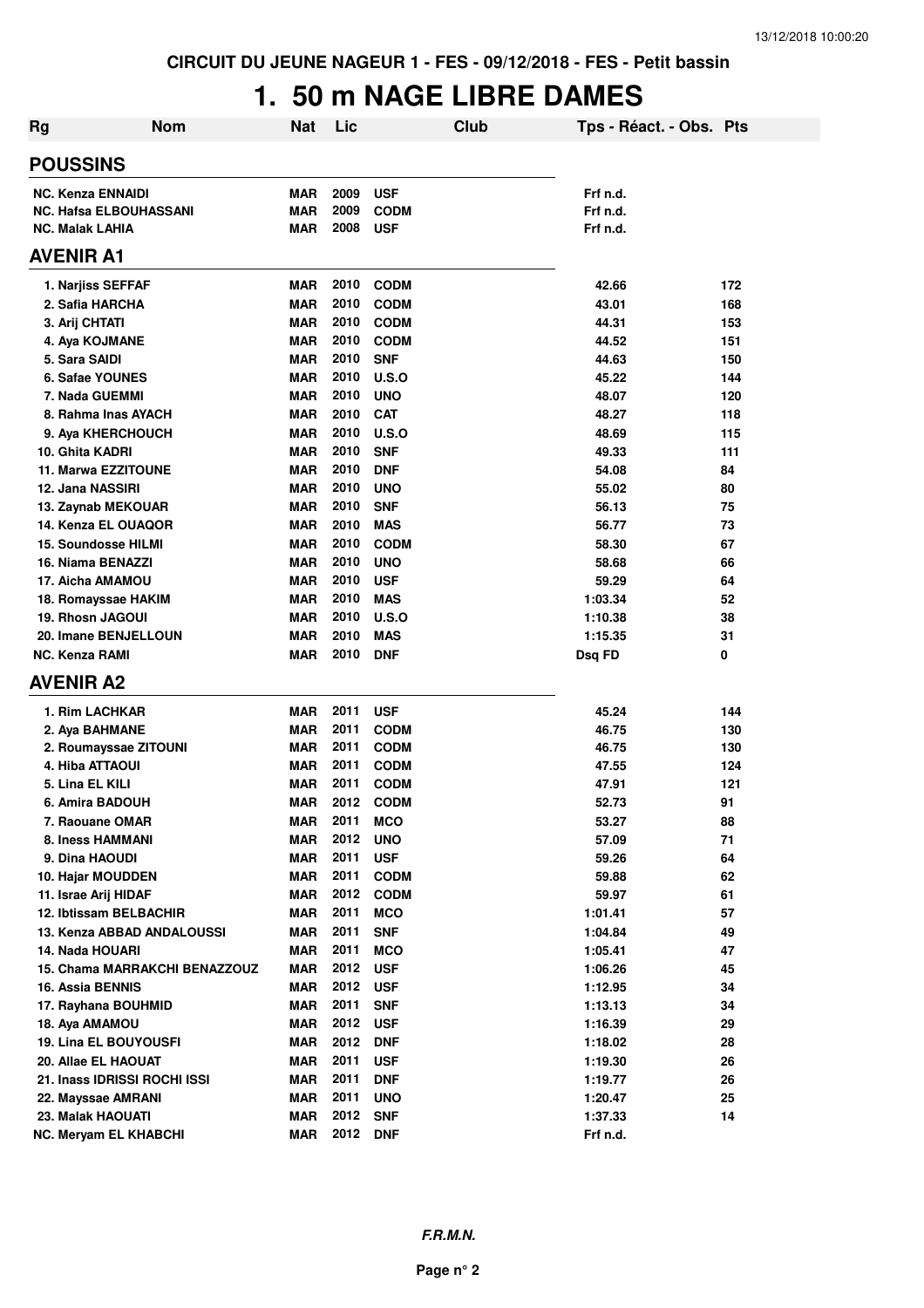## **2. 50 m NAGE LIBRE MESSIEURS**

| Rg | <b>Nom</b>                                            | <b>Nat</b>               | Lic          |                          | Club | Tps - Réact. - Obs. Pts |          |
|----|-------------------------------------------------------|--------------------------|--------------|--------------------------|------|-------------------------|----------|
|    | <b>POUSSINS</b>                                       |                          |              |                          |      |                         |          |
|    | 1. Mohammed Anas DAKIR                                | <b>MAR</b>               | 2008         | <b>USF</b>               |      | 35.98                   | 196      |
|    | 2. Mohaamed Zouhir MOUFADDAL                          | <b>MAR</b>               | 2008         | <b>UNO</b>               |      | 36.28                   | 191      |
|    | 3. Driss DRISSI                                       | <b>MAR</b>               | 2008         | <b>SNF</b>               |      | 36.68                   | 185      |
|    | 4. Abderrahmane BADOUH                                | <b>MAR</b>               | 2009         | <b>CODM</b>              |      | 37.09                   | 179      |
|    | <b>5. Omar ELAANNOUNI</b>                             | <b>MAR</b>               | 2008         | <b>USF</b>               |      | 38.02                   | 166      |
|    | 6. Othmane EL MAHI                                    | <b>MAR</b>               | 2008         | <b>MCO</b>               |      | 38.35                   | 162      |
|    | 7. Ibrahim DEQQAOUI                                   | <b>MAR</b>               | 2008         | <b>USF</b>               |      | 38.72                   | 157      |
|    | 8. Othmane IDRISSI BOUGRINE                           | <b>MAR</b>               | 2008         | <b>DNF</b>               |      | 39.54                   | 147      |
|    | 9. Iyyad LAAMARTI                                     | <b>MAR</b>               | 2008         | <b>CODM</b>              |      | 40.18                   | 140      |
|    | 9. Mohamed Taha ADNANE                                | <b>MAR</b>               | 2009         | <b>CODM</b>              |      | 40.18                   | 140      |
|    | 11. Mohamed Adam HAMMANI                              | <b>MAR</b>               | 2009         | <b>UNO</b>               |      | 40.19                   | 140      |
|    | 12. Ayman LEMRANI                                     | <b>MAR</b>               | 2008         | <b>CODM</b>              |      | 40.38                   | 138      |
|    | 13. Imad IDRISSI                                      | <b>MAR</b>               | 2009         | <b>CODM</b>              |      | 40.51                   | 137      |
|    | <b>14. Akram TLEMCANI</b>                             | <b>MAR</b>               | 2009         | <b>DNF</b>               |      | 40.56                   | 137      |
|    | <b>15. Ziad MATTOUS</b>                               | <b>MAR</b>               | 2009         | <b>UNO</b>               |      | 40.67                   | 135      |
|    | 16. Hamza SAADI                                       | <b>MAR</b>               | 2008         | <b>DNF</b>               |      | 40.84                   | 134      |
|    | 17. Rayan RHALOUSSI                                   | <b>MAR</b>               | 2008         | U.S.O                    |      | 41.02                   | 132      |
|    | 18. Abdennour LAKHAL                                  | <b>MAR</b>               | 2008         | <b>CODM</b>              |      | 41.19                   | 130      |
|    | 19. Mehdi MHAMMEDI ALAOUI                             | <b>MAR</b>               | 2008         | <b>SNF</b>               |      | 41.44                   | 128      |
|    | 20. Yassine CHEKKORI                                  | <b>MAR</b>               | 2008         | <b>SNF</b>               |      | 42.17                   | 121      |
|    | 21. Hamza ACHAOUI                                     | <b>MAR</b>               | 2009         | <b>USF</b>               |      | 42.23                   | 121      |
|    | 22. Houssam AYOUNI                                    | <b>MAR</b>               | 2009         | <b>CODM</b>              |      | 42.27                   | 121      |
|    | 23. Al Farouk KADDOURI                                | <b>MAR</b>               | 2008         | U.S.O                    |      | 42.38                   | 120      |
|    | 24. Othmane NEJJARI                                   | <b>MAR</b>               | 2008         | <b>MAS</b>               |      | 42.79                   | 116      |
|    | 25. Hamza SQUALI KADIMI                               | <b>MAR</b>               | 2008         | <b>USF</b>               |      | 42.82                   | 116      |
|    | 26. Mohammed MOUTHIF                                  | <b>MAR</b>               | 2008         | <b>USF</b>               |      | 43.30                   | 112      |
|    | 27. Marwane BENKIEN                                   | <b>MAR</b>               | 2008         | <b>MAS</b>               |      | 43.54                   | 110      |
|    | 28. Islam RAMI                                        | <b>MAR</b>               | 2008         | <b>SNF</b>               |      | 43.89                   | 108      |
|    | 29. Mehdi NAGRI                                       | <b>MAR</b>               | 2008         | U.S.O                    |      | 44.24                   | 105      |
|    | 30. Nouamane KAAOUAS                                  | <b>MAR</b>               | 2009         | <b>SNF</b>               |      | 44.31                   | 105      |
|    | 31. Yahya HIMAMA                                      | <b>MAR</b>               | 2008         | U.S.O                    |      | 44.86                   | 101      |
|    | 32. Khalil ZOHIR                                      | <b>MAR</b>               | 2009         | <b>UNO</b>               |      | 45.34                   | 98       |
|    | 33. Ismail TAOUSSI                                    | <b>MAR</b>               | 2008         | <b>MAS</b>               |      | 45.89                   | 94       |
|    | 34. Mohamed OUALI                                     | <b>MAR</b>               | 2009         | <b>CAT</b>               |      | 45.92                   | 94       |
|    | 35. Mohamed MIMI LAHLOU                               | <b>MAR</b>               | 2008         | <b>MAS</b>               |      | 46.16                   | 92       |
|    | 35. Omar BEN BRAHIM                                   | <b>MAR</b>               | 2009         | <b>MAS</b>               |      | 46.16                   | 92       |
|    | 37. Youssef HOUITE                                    | <b>MAR</b>               | 2008         | <b>USF</b>               |      | 46.18                   | 92       |
|    | 38. Ismail MOUTIA                                     | <b>MAR</b>               | 2008<br>2009 | <b>USF</b>               |      | 46.91                   | 88       |
|    | 39. Yahya BENJILALI<br>40. Khalil EL AZAMI EL IDRISSI | <b>MAR</b><br><b>MAR</b> | 2009         | <b>CAT</b><br><b>MAS</b> |      | 47.32<br>47.39          | 86       |
|    | 41. Mohamed Yassir ZOUHRI                             | <b>MAR</b>               | 2009         | <b>UNO</b>               |      | 48.63                   | 85<br>79 |
|    | 42. Nizar HALLOUCH                                    | <b>MAR</b>               | 2008         | <b>DNF</b>               |      | 49.30                   | 76       |
|    | 43. Said OUAZZANI CHAHDI                              | <b>MAR</b>               | 2009         | <b>MAS</b>               |      | 49.37                   | 75       |
|    | 44. Khair Eddine MZOUGHI                              | <b>MAR</b>               | 2009         | <b>USF</b>               |      | 50.07                   | 72       |
|    | 45. Mohammed Charif SOUNI ALAMI                       | <b>MAR</b>               | 2009         | <b>MAS</b>               |      | 50.48                   | 71       |
|    | 46. Mohammed HSSINOU                                  | <b>MAR</b>               | 2009         | <b>USF</b>               |      | 51.18                   | 68       |
|    | 47. Salah Eddine CARI                                 | <b>MAR</b>               | 2009         | <b>SNF</b>               |      | 55.64                   | 53       |
|    | 48. El Houssaine CHAREF                               | MAR                      | 2009         | <b>CAT</b>               |      | 56.95                   | 49       |
|    | 49. Abderrahmane BENJELLOUN                           | <b>MAR</b>               | 2008         | <b>MAS</b>               |      | 57.25                   | 48       |
|    | 50. Youssef BENTAHAR                                  | <b>MAR</b>               | 2009         | <b>MAS</b>               |      | 57.68                   | 47       |
|    | 51. Ali SQUALI KADIMI                                 | <b>MAR</b>               | 2009         | <b>USF</b>               |      | 59.33                   | 43       |
|    | 52. Mohammed Taha BENNIS                              | <b>MAR</b>               | 2009         | <b>DNF</b>               |      | 1:00.85                 | 40       |
|    | 53. Mohammed JALLAD                                   | <b>MAR</b>               | 2009         | <b>SNF</b>               |      | 1:02.84                 | 36       |
|    | 54. Rayane HOUSNI                                     | <b>MAR</b>               | 2008         | <b>MAS</b>               |      | 1:04.45                 | 34       |
|    | <b>NC. Oualid LAMSIAH</b>                             | <b>MAR</b>               | 2008         | <b>UNO</b>               |      | Frf n.d.                |          |
|    | NC. Jad Allah JANATI                                  | <b>MAR</b>               | 2008         | <b>MAS</b>               |      | Frf n.d.                |          |
|    |                                                       |                          |              |                          |      |                         |          |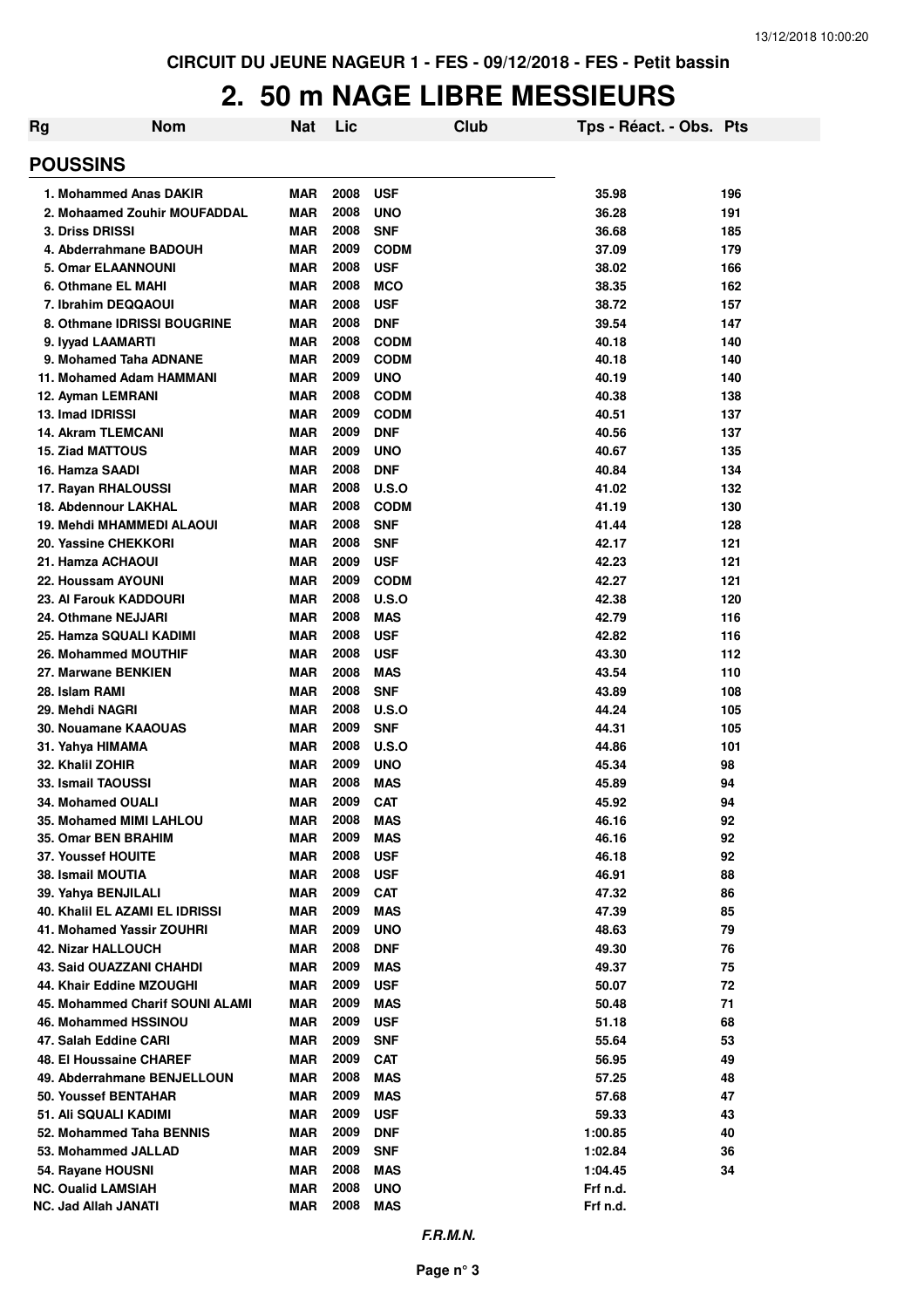## **2. 50 m NAGE LIBRE MESSIEURS**

| <b>Nom</b><br>Rg                        | <b>Nat</b>               | Lic          |                          | Club | Tps - Réact. - Obs. Pts |          |
|-----------------------------------------|--------------------------|--------------|--------------------------|------|-------------------------|----------|
| <b>POUSSINS</b>                         |                          |              |                          |      |                         |          |
| <b>NC. Abdelmouiz FATHI</b>             | <b>MAR</b>               | 2009         | U.S.O                    |      | Frf n.d.                |          |
| <b>NC. Younes HAMDAOUI</b>              | <b>MAR</b>               | 2008         | U.S.O                    |      | Frf n.d.                |          |
| <b>NC. Anouar BELHOUACHI</b>            | <b>MAR</b>               | 2009         | <b>U.S.O</b>             |      | Frf n.d.                |          |
| <b>NC. Mouad BOUSSATATE</b>             | <b>MAR</b>               | 2009         | <b>U.S.O</b>             |      | Frf n.d.                |          |
| <b>NC. Mohammed AHMIDDOUCHE</b>         | <b>MAR</b>               | 2008         | <b>CODM</b>              |      | Dsq FD                  | 0        |
| <b>AVENIR A1</b>                        |                          |              |                          |      |                         |          |
| 1. Mohamed STILI                        | <b>MAR</b>               | 2010         | <b>U.S.O</b>             |      | 37.96                   | 167      |
| 2. Adnane LAALEJ                        | <b>MAR</b>               | 2010         | <b>CODM</b>              |      | 38.21                   | 163      |
| 3. Mohammed ELOUALI                     | <b>MAR</b>               | 2010         | <b>UNO</b>               |      | 40.25                   | 140      |
| 4. Ghali FRIKECH                        | <b>MAR</b>               | 2010         | <b>CODM</b>              |      | 41.59                   | 127      |
| 5. Mohamed Aymane TOUIL                 | <b>MAR</b>               | 2010         | <b>MCO</b>               |      | 43.38                   | 112      |
| 6. Amine BOUGHALEB                      | <b>MAR</b>               | 2010         | <b>SNF</b>               |      | 45.13                   | 99       |
| 7. Diae Eddine EL BINANI                | <b>MAR</b>               | 2010         | <b>SNF</b>               |      | 45.56                   | 96       |
| 8. Assem HAJOUI                         | <b>MAR</b>               | 2010         | <b>MCO</b>               |      | 45.63                   | 96       |
| 9. Iyad BENALI                          | <b>MAR</b>               | 2010         | <b>USF</b>               |      | 47.52                   | 85       |
| 10. Imrane TAIBI                        | <b>MAR</b>               | 2010         | U.S.O                    |      | 48.48                   | 80       |
| 11. Rayane SEGHROUCHNI                  | <b>MAR</b>               | 2010         | <b>DNF</b>               |      | 48.70                   | 79       |
| <b>12. Med Amine CHERKAOUI</b>          | <b>MAR</b>               | 2010         | <b>CODM</b>              |      | 49.34                   | 76       |
| 13. Aymane ELMNASRI                     | <b>MAR</b>               | 2010         | <b>CODM</b>              |      | 50.79                   | 69       |
| 14. Med Rayane BOUMDIANE                | <b>MAR</b>               | 2010         | <b>CODM</b>              |      | 50.98                   | 69       |
| <b>15. Ilias LAHOUITI</b>               | <b>MAR</b>               | 2010         | <b>DNF</b>               |      | 51.09                   | 68       |
| 16. Mossaab BOUNOUA                     | <b>MAR</b>               | 2010         | U.S.O                    |      | 51.32                   | 67       |
| 17. Ayoub RAHALI                        | <b>MAR</b>               | 2010         | <b>CODM</b>              |      | 51.66                   | 66       |
| 18. Ayoub BANANA                        | <b>MAR</b>               | 2010         | <b>MCO</b>               |      | 51.67                   | 66       |
| <b>19. Omar MOUSSAID</b>                | <b>MAR</b>               | 2010         | <b>DNF</b>               |      | 51.75                   | 65       |
| 20. Rayane HAJJIOUI                     | <b>MAR</b>               | 2010<br>2010 | <b>USF</b>               |      | 52.45                   | 63       |
| 21. Neyl KASSOU                         | <b>MAR</b><br><b>MAR</b> | 2010         | <b>MAS</b>               |      | 53.54                   | 59       |
| 22. Ghali OUZZAOUI                      | <b>MAR</b>               | 2010         | <b>USF</b>               |      | 54.83                   | 55       |
| 23. Youssef IKEN<br>24. Houssam LACHKAR | <b>MAR</b>               | 2010         | <b>DNF</b><br><b>USF</b> |      | 55.02<br>55.24          | 54<br>54 |
| 25. Yasser BAHBAH                       | <b>MAR</b>               | 2010         | <b>USF</b>               |      | 55.64                   | 53       |
| 26. Ahmed Sami BENMOUSSA                | <b>MAR</b>               | 2010         | <b>CODM</b>              |      | 1:01.75                 | 38       |
| 27. Mohammed Anass AMRATE               | <b>MAR</b>               | 2010         | <b>SNF</b>               |      | 1:02.46                 | 37       |
| 28. Yassine EL BARKANY                  | <b>MAR</b>               | 2010 MAS     |                          |      | 1:02.93                 | 36       |
| 29. Mohamed IIyas EL KACHMARI           | MAR                      | 2010         | <b>SNF</b>               |      | 1:04.83                 | 33       |
| 30. Mohammed Reda BERRABAH              | MAR                      | 2010         | <b>MCO</b>               |      | 1:04.92                 | 33       |
| 31. Imad TOUINSI                        | MAR                      | 2010         | <b>USF</b>               |      | 1:20.71                 | 17       |
| 32. Adam EL GUENNOUNI                   | MAR                      | 2010         | <b>SNF</b>               |      | 1:23.45                 | 15       |
| <b>NC. Adam KISSI</b>                   | <b>MAR</b>               | 2010         | <b>U.S.O</b>             |      | Frf n.d.                |          |
| <b>NC. Haitham LEBBAR</b>               | <b>MAR</b>               | 2010 SNF     |                          |      | Frf n.d.                |          |
| <b>AVENIR A2</b>                        |                          |              |                          |      |                         |          |
| 1. Yassine BENCHEKROUN                  | MAR                      | 2011         | <b>USF</b>               |      | 43.05                   | 114      |
| 2. Abdelkader CHAOUCH                   | MAR                      | 2011         | <b>U.S.O</b>             |      | 46.37                   | 91       |
| 3. Bilal BELHADRI                       | MAR                      | 2011         | <b>UNO</b>               |      | 47.20                   | 86       |
| 4. Ali BEN HLIMA                        | MAR                      | 2011         | <b>CODM</b>              |      | 47.70                   | 84       |
| 5. Taha MERZOUK                         | MAR                      | 2011         | MAS                      |      | 49.01                   | 77       |
| <b>6. Youssef BELRHITI NEJAR</b>        | MAR                      | 2011         | <b>CODM</b>              |      | 49.11                   | 77       |
| 7. Rayane ZOHIR                         | MAR                      | 2011         | <b>UNO</b>               |      | 49.28                   | 76       |
| 8. Youssef BENNANI                      | MAR                      | 2011         | <b>MAS</b>               |      | 50.38                   | 71       |
| 9. Mohammed TAIBI                       | MAR                      | 2011         | <b>U.S.O</b>             |      | 51.21                   | 68       |
| 10. Abdelhakim LAKHAL                   | MAR                      | 2011         | <b>CODM</b>              |      | 52.22                   | 64       |
| 11. Mohammed MATTOUS                    | <b>MAR</b>               | 2011         | <b>UNO</b>               |      | 53.30                   | 60       |
| <b>12. Youssef MOUFID</b>               | <b>MAR</b>               | 2011         | <b>DNF</b>               |      | 53.46                   | 59       |
| 13. Aymane AIT TALEB                    | <b>MAR</b>               | 2011         | <b>CODM</b>              |      | 54.30                   | 57       |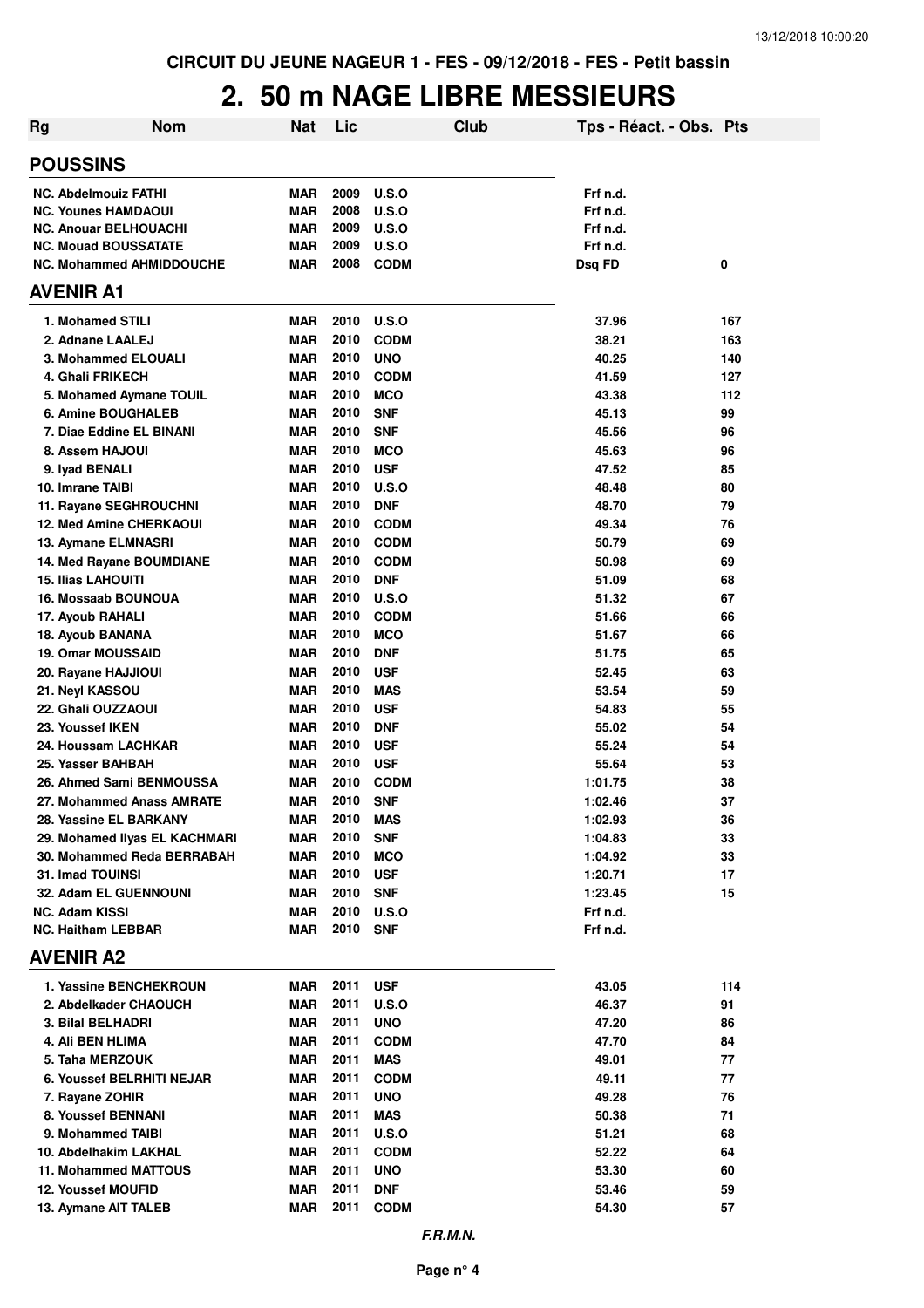## **2. 50 m NAGE LIBRE MESSIEURS**

| Rg | <b>Nom</b>                        | <b>Nat</b> | Lic  |             | <b>Club</b> | Tps - Réact. - Obs. Pts |    |
|----|-----------------------------------|------------|------|-------------|-------------|-------------------------|----|
|    | <b>AVENIR A2</b>                  |            |      |             |             |                         |    |
|    | <b>14. Mohamed Amine HAMMANI</b>  | <b>MAR</b> | 2012 | <b>USF</b>  |             | 54.43                   | 56 |
|    | 15. Sami BOUNDAR                  | <b>MAR</b> | 2011 | <b>CODM</b> |             | 54.96                   | 55 |
|    | <b>16. Montassir BROUSSE</b>      | <b>MAR</b> | 2011 | <b>CODM</b> |             | 55.03                   | 54 |
|    | 17. Aymane LAHMIDI                | <b>MAR</b> | 2011 | <b>CODM</b> |             | 55.77                   | 52 |
|    | <b>18. Karim DAHMANI</b>          | <b>MAR</b> | 2011 | <b>CPF</b>  |             | 55.88                   | 52 |
|    | <b>19. Ilias BOUHAMIDI ALAOUI</b> | <b>MAR</b> | 2011 | <b>CODM</b> |             | 55.89                   | 52 |
|    | 20. Sami AFIFI                    | <b>MAR</b> | 2011 | <b>DNF</b>  |             | 58.13                   | 46 |
|    | 21. Yahya BOUTALEB JOUTEI         | <b>MAR</b> | 2011 | <b>USF</b>  |             | 59.50                   | 43 |
|    | 22. Mehdi SAADI                   | <b>MAR</b> | 2011 | <b>DNF</b>  |             | 59.74                   | 42 |
|    | 23. Yahya KHASSAL                 | <b>MAR</b> | 2012 | <b>USF</b>  |             | 59.86                   | 42 |
|    | 24. Mohamed DRISSI                | <b>MAR</b> | 2012 | <b>SNF</b>  |             | 1:00.48                 | 41 |
|    | 24. Mehdi MIKOU                   | <b>MAR</b> | 2011 | <b>SNF</b>  |             | 1:00.48                 | 41 |
|    | 26. Ali Ahmed ZOUITEN             | <b>MAR</b> | 2011 | <b>MAS</b>  |             | 1:03.06                 | 36 |
|    | 27. Mohammed BERRADA              | <b>MAR</b> | 2011 | <b>CODM</b> |             | 1:03.12                 | 36 |
|    | 28. Omar OUZZAOUI                 | <b>MAR</b> | 2011 | <b>MAS</b>  |             | 1:04.44                 | 34 |
|    | 29. Anas Elhoussine MOUFADDAL     | <b>MAR</b> | 2011 | <b>UNO</b>  |             | 1:04.62                 | 33 |
|    | <b>30. Youssef KHATTABI</b>       | <b>MAR</b> | 2011 | <b>SNF</b>  |             | 1:05.66                 | 32 |
|    | 31. Ilyass BOULAGOUAZ             | <b>MAR</b> | 2012 | <b>USF</b>  |             | 1:08.29                 | 28 |
|    | 32. Yahya KHATTABI                | <b>MAR</b> | 2011 | <b>SNF</b>  |             | 1:10.04                 | 26 |
|    | 33. Abderrahmane SLASSI           | <b>MAR</b> | 2012 | <b>SNF</b>  |             | 1:10.06                 | 26 |
|    | <b>34. Mouad LAHOUITI</b>         | <b>MAR</b> | 2012 | <b>DNF</b>  |             | 1:12.15                 | 24 |
|    | 35. Ayham BAKRIMI                 | <b>MAR</b> | 2011 | <b>SNF</b>  |             | 1:12.88                 | 23 |
|    | 36. Yaacoub AMRHAR                | <b>MAR</b> | 2011 | <b>CPF</b>  |             | 1:15.00                 | 21 |
|    | 37. Ayman EL MEKKOUDI             | <b>MAR</b> | 2011 | <b>SNF</b>  |             | 1:19.68                 | 18 |
|    | 38. Mohamed Adam KHARBOUCH        | <b>MAR</b> | 2011 | <b>SNF</b>  |             | 1:21.35                 | 16 |
|    | 39. Mohammed Yassine ELADLOUNI    | <b>MAR</b> | 2012 | <b>USF</b>  |             | 1:22.61                 | 16 |
|    | NC. El Ghali BAZHAR               | <b>MAR</b> | 2012 | <b>SNF</b>  |             | Frf n.d.                |    |
|    | <b>NC. Saad ELBOUHSSINI</b>       | <b>MAR</b> | 2011 | <b>CODM</b> |             | Frf n.d.                |    |
|    | <b>NC. Hamad JANATI</b>           | <b>MAR</b> | 2011 | <b>MAS</b>  |             | Frf n.d.                |    |
|    | <b>NC. Yazid BOURAMDANE</b>       | <b>MAR</b> | 2011 | <b>USF</b>  |             | Frf n.d.                |    |
|    | <b>NC. Omar BOUKLATA</b>          | <b>MAR</b> | 2011 | <b>USF</b>  |             | Frf n.d.                |    |
|    | NC. Faris EL KHIARI               | <b>MAR</b> | 2011 | <b>SNF</b>  |             | Dsq FD                  | 0  |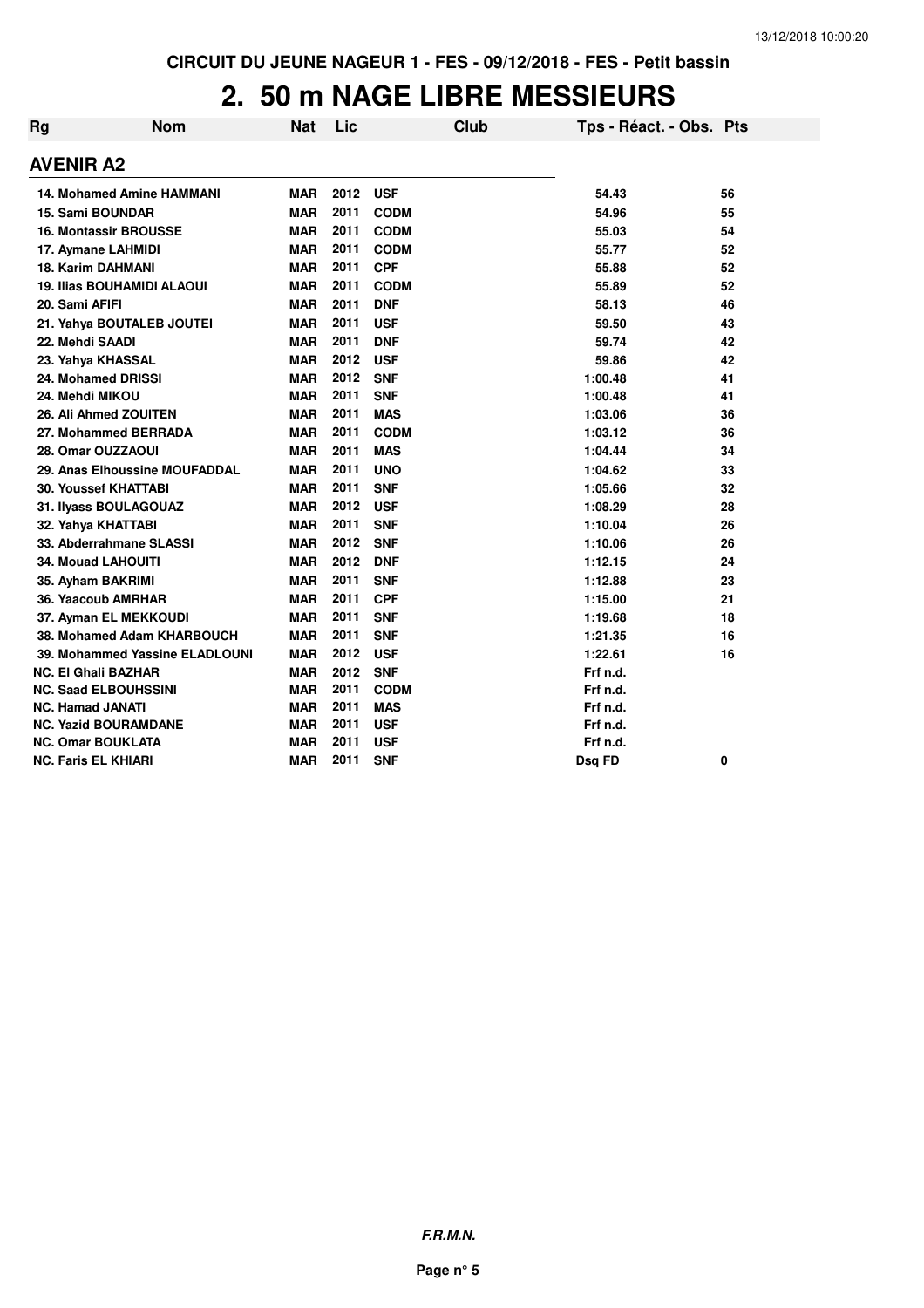## **3. 200 m 4 NAGES DAMES**

| Rg | <b>Nom</b>          | <b>Nat</b> | Lic  |             | Club | Tps - Réact. - Obs. Pts |     |
|----|---------------------|------------|------|-------------|------|-------------------------|-----|
|    | <b>POUSSINS</b>     |            |      |             |      |                         |     |
|    | 1. Hiba BOUARGANE   | <b>MAR</b> | 2008 | <b>CODM</b> |      | 3:19.54                 | 252 |
|    | 2. Nouha BOUYACOUB  | <b>MAR</b> | 2008 | <b>CODM</b> |      | 3:23.08                 | 239 |
|    | 3. Rim ELMOUNE      | <b>MAR</b> | 2008 | <b>CODM</b> |      | 3:28.50                 | 221 |
|    | 4. Khaoula BOALLAL  | <b>MAR</b> | 2009 | <b>CODM</b> |      | 3:46.54                 | 172 |
|    | 5. Khadija JEDOUANE | <b>MAR</b> | 2009 | <b>CODM</b> |      | 3:48.43                 | 168 |
|    | 6. Malak ISMAILI    | <b>MAR</b> | 2008 | <b>CODM</b> |      | 3:50.37                 | 164 |
|    | 7. Marwa MNIA       | <b>MAR</b> | 2008 | <b>UNO</b>  |      | 3:51.40                 | 162 |
|    | 8. Meryem AGAZANAI  | <b>MAR</b> | 2009 | <b>CODM</b> |      | 3:59.97                 | 145 |
|    |                     |            |      |             |      |                         |     |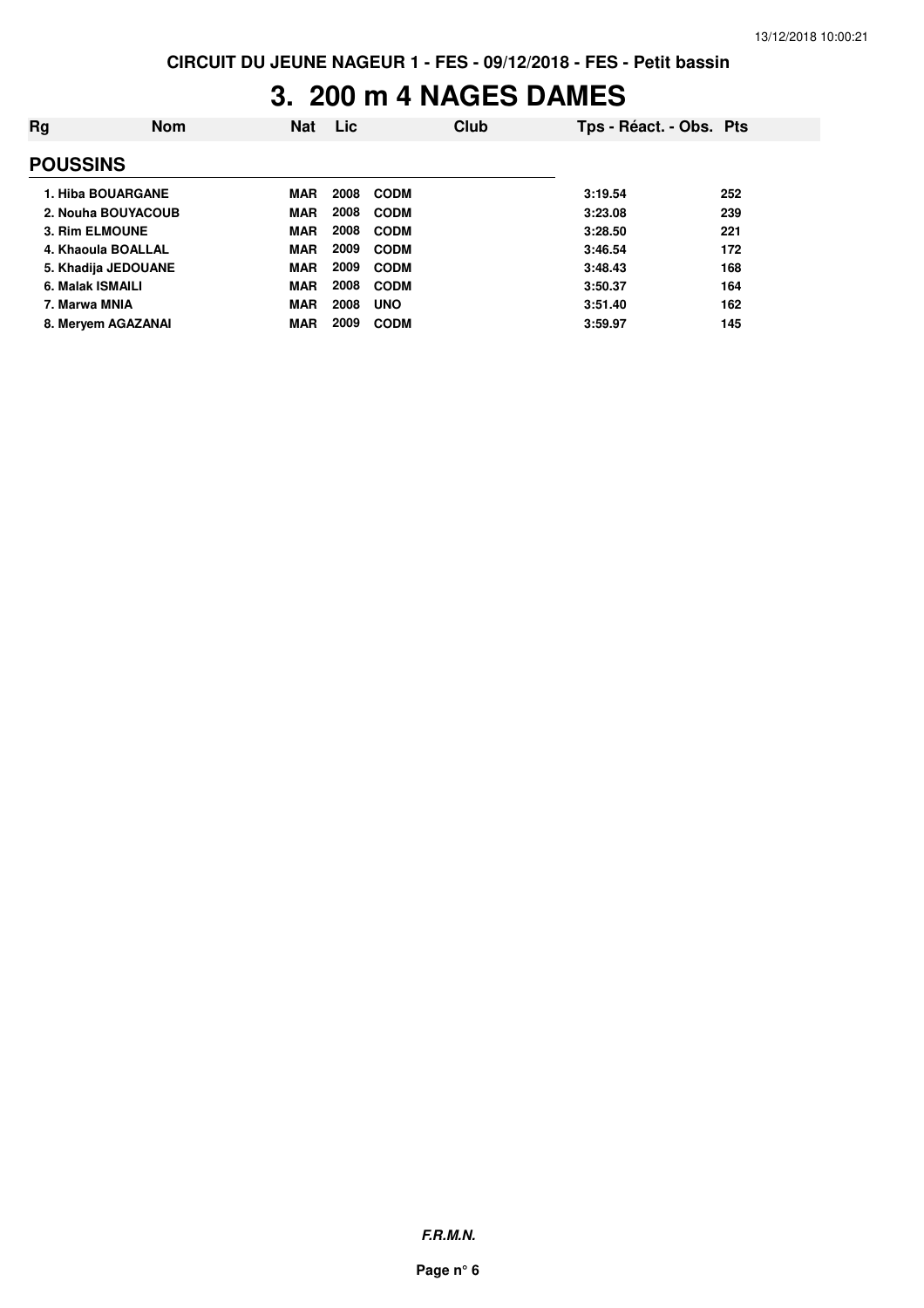#### **4. 200 m 4 NAGES MESSIEURS**

| Rg              | <b>Nom</b>                    | <b>Nat</b> | <b>Lic</b> |             | Club | Tps - Réact. - Obs. Pts |     |
|-----------------|-------------------------------|------------|------------|-------------|------|-------------------------|-----|
| <b>POUSSINS</b> |                               |            |            |             |      |                         |     |
|                 | 1. Othmane RHZAL              | <b>MAR</b> | 2008       | <b>UNO</b>  |      | 3:10.45                 | 216 |
|                 | 2. Hicham AZIZ ALAOUI         | <b>MAR</b> | 2008       | <b>CODM</b> |      | 3:23.61                 | 177 |
|                 | 3. Zakariae OUBAD             | <b>MAR</b> | 2008       | <b>CODM</b> |      | 3:30.21                 | 161 |
|                 | 4. Abderrahmane BADOUH        | <b>MAR</b> | 2009       | <b>CODM</b> |      | 3:30.34                 | 160 |
|                 | 5. Mohamed Tajeddine LARHLIMI | <b>MAR</b> | 2009       | <b>CODM</b> |      | 3:38.82                 | 142 |
|                 | 6. Iyyad LAAMARTI             | <b>MAR</b> | 2008       | <b>CODM</b> |      | 4:10.91                 | 94  |
|                 |                               |            |            |             |      |                         |     |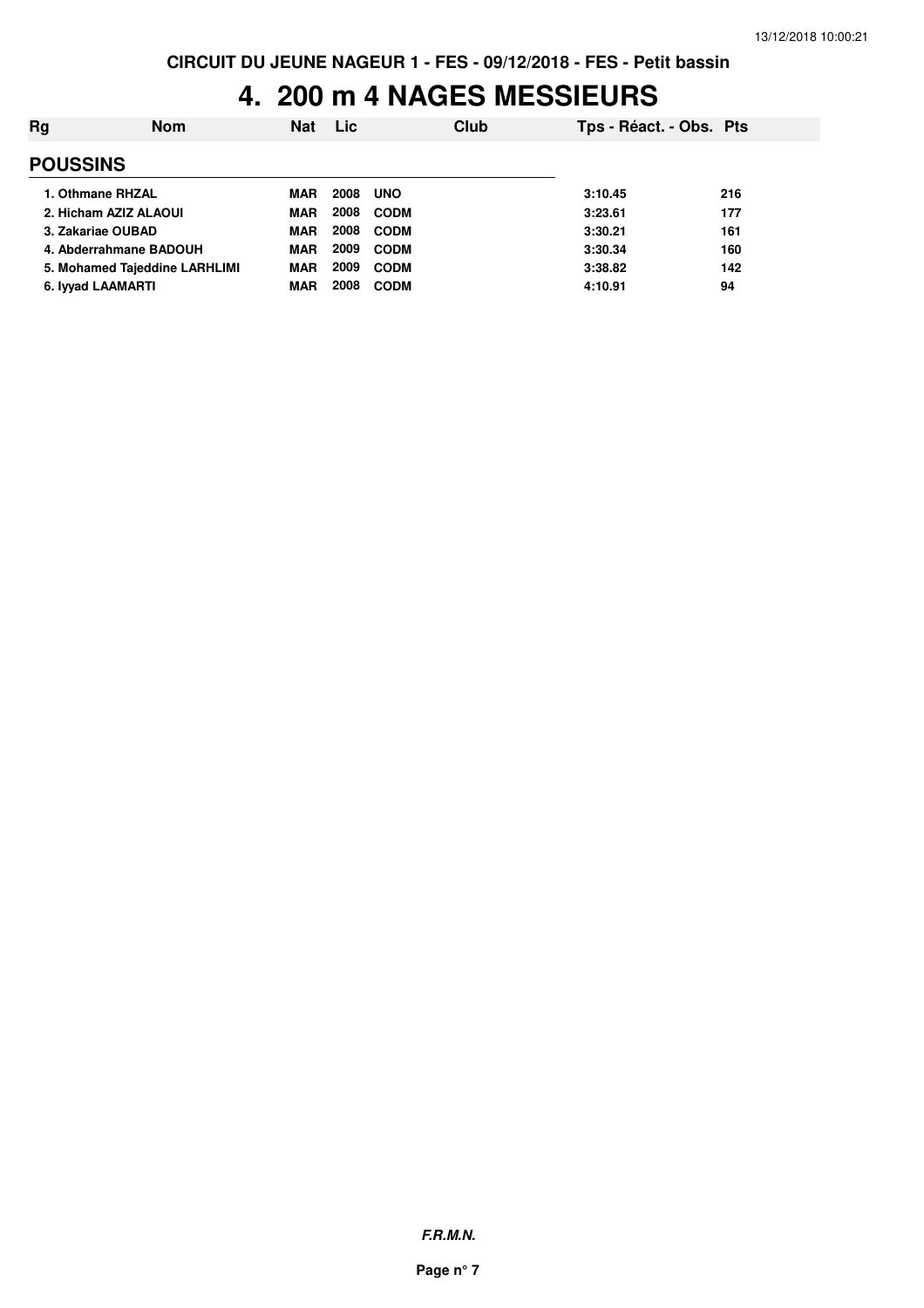## **5. 50 m BRASSE DAMES**

| Rg                | <b>Nom</b>                       | Nat        | Lic  |              | <b>Club</b> | Tps - Réact. - Obs. Pts |     |
|-------------------|----------------------------------|------------|------|--------------|-------------|-------------------------|-----|
| <b>POUSSINS</b>   |                                  |            |      |              |             |                         |     |
|                   | 1. Hiba BOUARGANE                | <b>MAR</b> | 2008 | <b>CODM</b>  |             | 48.95                   | 226 |
|                   | 2. Lina TABERKANT                | <b>MAR</b> | 2008 | <b>SNF</b>   |             | 49.58                   | 218 |
|                   | 3. Romayssae TALBI               | <b>MAR</b> | 2008 | <b>CODM</b>  |             | 50.40                   | 207 |
|                   | 4. Ferdaws MILOUDI               | <b>MAR</b> | 2009 | <b>CODM</b>  |             | 50.81                   | 202 |
|                   | 5. Hajar BOUAZIZ                 | <b>MAR</b> | 2009 | <b>MAS</b>   |             | 51.13                   | 198 |
| 6. Malak ISMAILI  |                                  | <b>MAR</b> | 2008 | <b>CODM</b>  |             | 52.23                   | 186 |
|                   | 7. Hidaya ESSABIR                | <b>MAR</b> | 2009 | <b>USF</b>   |             | 52.34                   | 185 |
|                   | 8. Khadija JEDOUANE              | <b>MAR</b> | 2009 | <b>CODM</b>  |             | 53.51                   | 173 |
|                   | 8. Rim BOUTALEB                  | <b>MAR</b> | 2008 | <b>MAS</b>   |             | 53.51                   | 173 |
|                   | 10. Alae EL BOURAQADI            | <b>MAR</b> | 2009 | <b>CAT</b>   |             | 53.53                   | 173 |
| 11. Malak KADRI   |                                  | <b>MAR</b> | 2009 | <b>SNF</b>   |             | 53.56                   | 172 |
|                   | <b>12. Inass MASMOUDI</b>        | <b>MAR</b> | 2009 | <b>CODM</b>  |             | 54.65                   | 162 |
| 13. Kenza BARAKA  |                                  | <b>MAR</b> | 2009 | <b>CODM</b>  |             | 55.30                   | 157 |
|                   | 14. Maryam ELHAOUAT              | <b>MAR</b> | 2008 | <b>SNF</b>   |             | 55.67                   | 154 |
| 15. Manar HAMZIA  |                                  | <b>MAR</b> | 2009 | <b>CODM</b>  |             | 55.76                   | 153 |
| 16. Kenza FILALI  |                                  | <b>MAR</b> | 2009 | <b>DNF</b>   |             | 57.14                   | 142 |
| 17. Alae CHAOUCH  |                                  | <b>MAR</b> | 2008 | U.S.O        |             | 57.50                   | 139 |
| 18. Alae SELLAKH  |                                  | <b>MAR</b> | 2009 | <b>MCO</b>   |             | 58.26                   | 134 |
|                   | 19. Khaoula BOALLAL              | <b>MAR</b> | 2009 | <b>CODM</b>  |             | 58.53                   | 132 |
|                   | <b>19. Houda ESSONNI</b>         | MAR        | 2008 | <b>CODM</b>  |             | 58.53                   | 132 |
| 21. Sara ABOUTNI  |                                  | MAR        | 2008 | <b>MCO</b>   |             | 58.78                   | 130 |
|                   | 22. Yousra MEZIANE               | MAR        | 2008 | <b>USF</b>   |             | 59.52                   | 126 |
| 23. Zaynab FADILA |                                  | <b>MAR</b> | 2008 | <b>SNF</b>   |             | 59.91                   | 123 |
|                   | <b>24. Hiba BOUGARSSA</b>        | <b>MAR</b> | 2009 | <b>CODM</b>  |             | 59.95                   | 123 |
|                   | 25. Meryem EL YAAGOUBI           | <b>MAR</b> | 2009 | <b>ABN</b>   |             | 1:00.46                 | 120 |
| 25. Hajar NAOUI   |                                  | <b>MAR</b> | 2009 | <b>SNF</b>   |             | 1:00.46                 | 120 |
|                   | 27. Sirine BOUHEZZA              | MAR        | 2009 | <b>SNF</b>   |             | 1:01.95                 | 111 |
|                   | 28. Bassma LAMRANI               | <b>MAR</b> | 2009 | <b>CAT</b>   |             | 1:02.03                 | 111 |
| 29. Khawla ZOUHRI |                                  | <b>MAR</b> | 2009 | <b>MCO</b>   |             | 1:02.07                 | 111 |
|                   | 30. Fatima Zahrae BENMOUSSA      | MAR        | 2008 | <b>SNF</b>   |             | 1:02.34                 | 109 |
| 31. Sara ZAKRI    |                                  | MAR        | 2009 | <b>USF</b>   |             | 1:02.80                 | 107 |
| 32. Hajar AMRAOUI |                                  | MAR        | 2009 | <b>MCO</b>   |             | 1:03.84                 | 102 |
|                   | 33. Kaoutar HARMOUCH             | MAR        | 2009 | <b>DNF</b>   |             | 1:06.61                 | 89  |
|                   | <b>NC. Meryem AGAZANAI</b>       | <b>MAR</b> | 2009 | <b>CODM</b>  |             | Frf n.d.                |     |
|                   | <b>NC. Nour Alimane MAAZOUZI</b> | MAR        | 2008 | <b>U.S.O</b> |             | Frf n.d.                |     |
|                   | <b>NC. Maryam MOUDDEN</b>        | <b>MAR</b> | 2009 | <b>CODM</b>  |             | Dsq VI                  | 0   |
|                   | NC. Zaynab Aesha ZOUITEN         | <b>MAR</b> | 2009 | <b>MAS</b>   |             | Dsq VI                  | 0   |
|                   | <b>NC. Salma EL HAITMY</b>       | MAR        | 2008 | <b>USF</b>   |             | Dsq VI                  | 0   |
|                   | <b>NC. Ghita BENABDEJLIL</b>     | MAR        | 2009 | <b>USF</b>   |             | Disqual.                | 0   |
| <b>AVENIR A1</b>  |                                  |            |      |              |             |                         |     |
|                   | 1. Narjiss SEFFAF                | MAR        | 2010 | <b>CODM</b>  |             | 54.02                   | 168 |
| 2. Arij CHTATI    |                                  | MAR        | 2010 | <b>CODM</b>  |             | 1:01.83                 | 112 |
|                   | 3. Niama BENAZZI                 | MAR        | 2010 | <b>UNO</b>   |             | 1:04.40                 | 99  |
| 4. Jana NASSIRI   |                                  | <b>MAR</b> | 2010 | <b>UNO</b>   |             | 1:04.50                 | 99  |
| 5. Sara SAIDI     |                                  | MAR        | 2010 | <b>SNF</b>   |             | 1:04.55                 | 98  |
| 6. Ghita KADRI    |                                  | MAR        | 2010 | <b>SNF</b>   |             | 1:08.22                 | 83  |
| <b>AVENIR A2</b>  |                                  |            |      |              |             |                         |     |
|                   | 1. Roumayssae ZITOUNI            | MAR        | 2011 | <b>CODM</b>  |             | 1:06.64                 | 89  |
|                   | 2. Amira BADOUH                  | MAR        | 2012 | <b>CODM</b>  |             | 1:09.56                 | 78  |
|                   | 3. Hajar MOUDDEN                 | MAR        | 2011 | <b>CODM</b>  |             | 1:12.71                 | 69  |
|                   | 4. Israe Arij HIDAF              | <b>MAR</b> |      | 2012 CODM    |             | 1:18.85                 | 54  |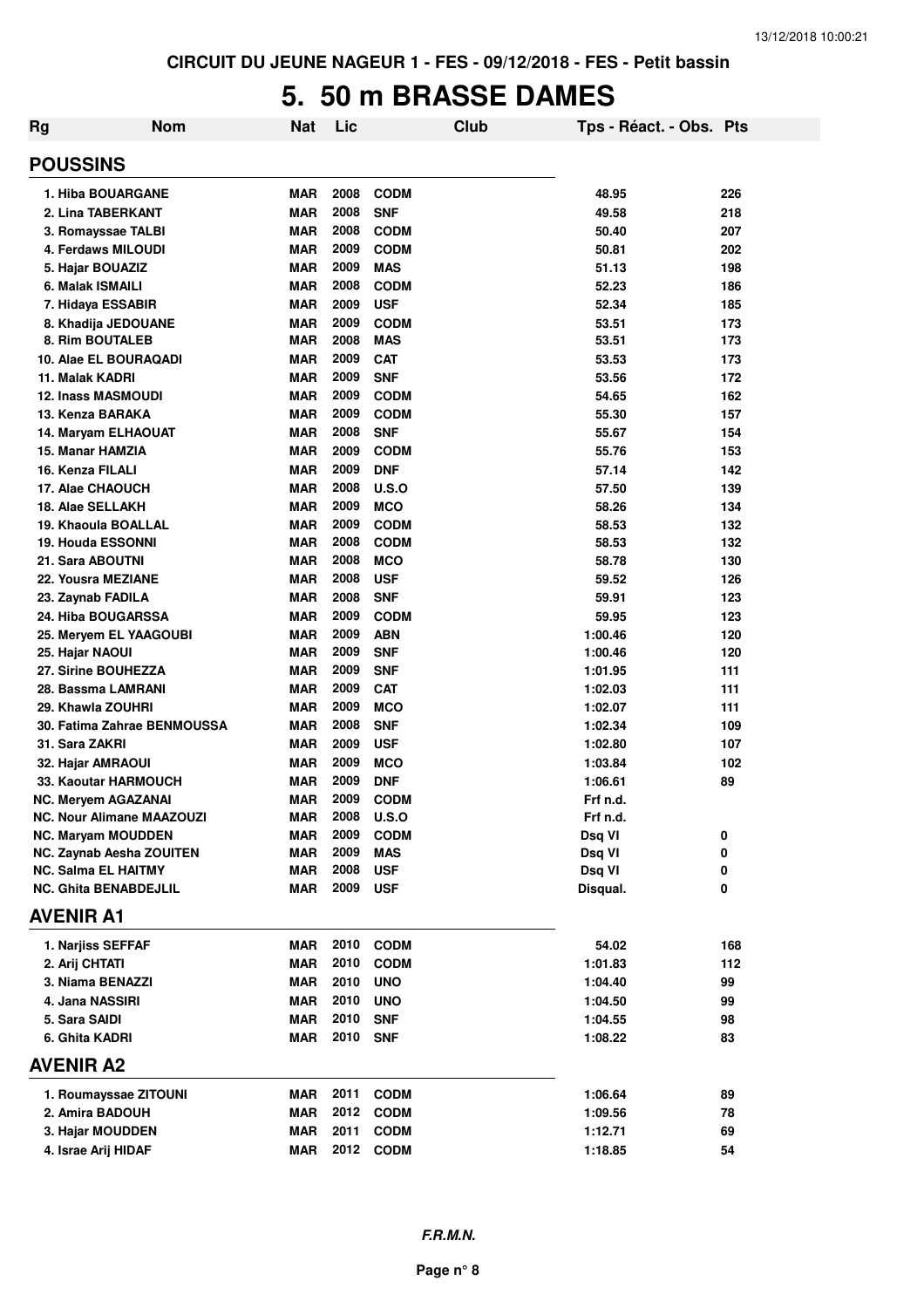## **6. 50 m BRASSE MESSIEURS**

| Rg                             | <b>Nom</b>                             | <b>Nat</b> | Lic      |              | Club | Tps - Réact. - Obs. Pts |     |
|--------------------------------|----------------------------------------|------------|----------|--------------|------|-------------------------|-----|
| <b>POUSSINS</b>                |                                        |            |          |              |      |                         |     |
| <b>1. Omar ELAANNOUNI</b>      |                                        | <b>MAR</b> | 2008     | <b>USF</b>   |      | 48.49                   | 166 |
| 2. Abderrahmane BADOUH         |                                        | <b>MAR</b> | 2009     | <b>CODM</b>  |      | 48.94                   | 161 |
| 3. Akram TLEMCANI              |                                        | <b>MAR</b> | 2009     | <b>DNF</b>   |      | 49.35                   | 157 |
| 4. Ayman LEMRANI               |                                        | <b>MAR</b> | 2008     | <b>CODM</b>  |      | 49.77                   | 153 |
|                                | 5. Mohamed Tajeddine LARHLIMI          | MAR        | 2009     | <b>CODM</b>  |      | 50.18                   | 150 |
| 6. Imad IDRISSI                |                                        | <b>MAR</b> | 2009     | <b>CODM</b>  |      | 50.54                   | 146 |
| 7. Mohamed Taha LAZZOUZI       |                                        | <b>MAR</b> | 2009     | <b>ABN</b>   |      | 54.53                   | 117 |
|                                | 8. Othmane IDRISSI BOUGRINE            | <b>MAR</b> | 2008     | <b>DNF</b>   |      | 54.84                   | 115 |
| 9. Imran STILI                 |                                        | <b>MAR</b> | 2009     | U.S.O        |      | 55.11                   | 113 |
| <b>10. Ziad MATTOUS</b>        |                                        | <b>MAR</b> | 2009     | <b>UNO</b>   |      | 55.36                   | 111 |
| 11. Othmane EL MAHI            |                                        | <b>MAR</b> | 2008     | <b>MCO</b>   |      | 57.64                   | 99  |
| 12. Hamza SQUALI KADIMI        |                                        | <b>MAR</b> | 2008     | <b>USF</b>   |      | 58.11                   | 96  |
| <b>13. Yassine CHEKKORI</b>    |                                        | <b>MAR</b> | 2008     | <b>SNF</b>   |      | 59.30                   | 90  |
| <b>14. Mohammed MOUTHIF</b>    |                                        | <b>MAR</b> | 2008     | <b>USF</b>   |      | 59.35                   | 90  |
| 15. Jad NAJI                   |                                        | <b>MAR</b> | 2008     | <b>CODM</b>  |      | 59.90                   | 88  |
|                                | <b>16. Mohammed Charif SOUNI ALAMI</b> | <b>MAR</b> | 2009     | <b>MAS</b>   |      | 1:00.59                 | 85  |
| 17. Mohamed OUALI              |                                        | <b>MAR</b> | 2009     | <b>CAT</b>   |      | 1:00.65                 | 85  |
| 18. Islam RAMI                 |                                        | <b>MAR</b> | 2008     | <b>SNF</b>   |      | 1:01.16                 | 82  |
| 19. Khalil HAJJI               |                                        | <b>MAR</b> | 2009     | <b>ABN</b>   |      | 1:01.82                 | 80  |
| 20. Ismail TAOUSSI             |                                        | <b>MAR</b> | 2008     | <b>MAS</b>   |      | 1:02.53                 | 77  |
| 21. Mohamed Yassir ZOUHRI      |                                        | <b>MAR</b> | 2009     | <b>UNO</b>   |      | 1:03.22                 | 75  |
| 22. Outhmane EL AHMAR          |                                        | <b>MAR</b> | 2009     | <b>ABN</b>   |      | 1:06.91                 | 63  |
| 23. Mohammed HSSINOU           |                                        | <b>MAR</b> | 2009     | <b>USF</b>   |      | 1:09.82                 | 55  |
| 24. Omar BEN BRAHIM            |                                        | <b>MAR</b> | 2009     | <b>MAS</b>   |      | 1:10.37                 | 54  |
| 25. Salah Eddine CARI          |                                        | <b>MAR</b> | 2009     | <b>SNF</b>   |      | 1:11.71                 | 51  |
| 26. Mohamed DAOUIRI            |                                        | <b>MAR</b> | 2009     | <b>ABN</b>   |      | 1:16.13                 | 43  |
| <b>NC. Oualid LAMSIAH</b>      |                                        | <b>MAR</b> | 2008     | <b>UNO</b>   |      | Frf n.d.                |     |
| <b>NC. Younes HAMDAOUI</b>     |                                        | <b>MAR</b> | 2008     | U.S.O        |      | Frf n.d.                |     |
| <b>NC. Mouad BOUSSATATE</b>    |                                        | <b>MAR</b> | 2009     | U.S.O        |      | Frf n.d.                |     |
| <b>NC. Mohamed Adam RAHAL</b>  |                                        | MAR        | 2009     | <b>ABN</b>   |      | Dsq FD                  | 0   |
| <b>NC. Yahya BENJILALI</b>     |                                        | <b>MAR</b> | 2009     | <b>CAT</b>   |      | Dsq VI                  | 0   |
| <b>NC. Rayane HOUSNI</b>       |                                        | <b>MAR</b> | 2008     | <b>MAS</b>   |      | Dsq NI                  | 0   |
| <b>NC. Mohamed MIMI LAHLOU</b> |                                        | MAR        | 2008     | <b>MAS</b>   |      | Disqual.                | 0   |
| <b>NC. Othmane NEJJARI</b>     |                                        | <b>MAR</b> | 2008     | <b>MAS</b>   |      | Disqual.                | 0   |
| <b>NC. Marwane BENKIEN</b>     |                                        | <b>MAR</b> | 2008 MAS |              |      | Disqual.                | 0   |
| <b>AVENIR A1</b>               |                                        |            |          |              |      |                         |     |
| 1. Adnane LAALEJ               |                                        | MAR        |          | 2010 CODM    |      | 53.66                   | 122 |
| 2. Mohamed Aymane TOUIL        |                                        | MAR        | 2010     | <b>MCO</b>   |      | 57.82                   | 98  |
| 3. Med Amine CHERKAOUI         |                                        | <b>MAR</b> | 2010     | <b>CODM</b>  |      | 1:03.31                 | 74  |
| 4. Rayane SEGHROUCHNI          |                                        | <b>MAR</b> | 2010     | <b>DNF</b>   |      | 1:07.39                 | 61  |
| 5. Ayoub BANANA                |                                        | MAR        | 2010     | <b>MCO</b>   |      | 1:07.71                 | 61  |
| <b>NC. Imrane TAIBI</b>        |                                        | <b>MAR</b> | 2010     | U.S.O        |      | Disqual.                | 0   |
| <b>AVENIR A2</b>               |                                        |            |          |              |      |                         |     |
| 1. Bilal BELHADRI              |                                        | MAR        | 2011     | <b>UNO</b>   |      | 1:03.48                 | 74  |
| 2. Mohammed MATTOUS            |                                        | MAR        | 2011     | <b>UNO</b>   |      | 1:03.75                 | 73  |
| <b>NC. Mohammed TAIBI</b>      |                                        | <b>MAR</b> | 2011     | <b>U.S.O</b> |      | Dsq VI                  | 0   |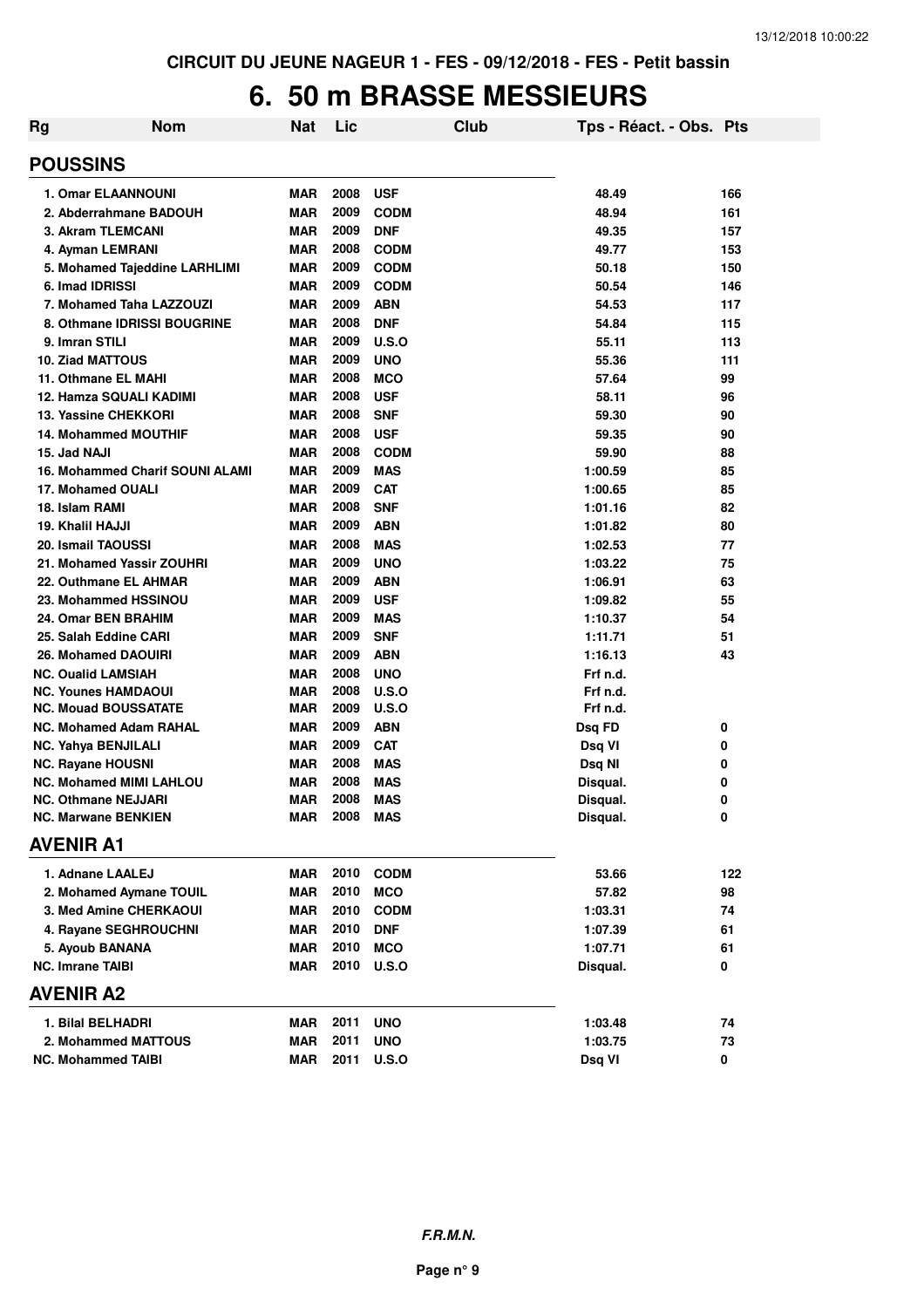## **7. 50 m PAPILLON DAMES**

| Rg                       | <b>Nom</b>                | Nat        | Lic  | Club        | Tps - Réact. - Obs. Pts |     |
|--------------------------|---------------------------|------------|------|-------------|-------------------------|-----|
| <b>POUSSINS</b>          |                           |            |      |             |                         |     |
|                          | 1. Nouha BOUYACOUB        | <b>MAR</b> | 2008 | <b>CODM</b> | 41.47                   | 204 |
| 2. Rim ELMOUNE           |                           | <b>MAR</b> | 2008 | <b>CODM</b> | 43.95                   | 171 |
|                          | 3. Hidaya LYAMANI         | <b>MAR</b> | 2008 | <b>CODM</b> | 45.28                   | 157 |
|                          | 4. Romayssae TALBI        | <b>MAR</b> | 2008 | <b>CODM</b> | 48.00                   | 131 |
|                          | 5. Khadija JEDOUANE       | <b>MAR</b> | 2009 | <b>CODM</b> | 49.26                   | 122 |
| 6. Marwa MNIA            |                           | <b>MAR</b> | 2008 | <b>UNO</b>  | 51.35                   | 107 |
|                          | 7. Houda ESSONNI          | <b>MAR</b> | 2008 | <b>CODM</b> | 52.89                   | 98  |
|                          | 8. Salma KHARKHACH        | <b>MAR</b> | 2009 | <b>USF</b>  | 54.00                   | 92  |
| 9. Aya BOUHALI           |                           | <b>MAR</b> | 2009 | <b>USF</b>  | 54.11                   | 92  |
|                          | 10. Khaoula BOALLAL       | <b>MAR</b> | 2009 | <b>CODM</b> | 55.94                   | 83  |
|                          | <b>11. Douae CHENOUNI</b> | <b>MAR</b> | 2008 | <b>MAS</b>  | 56.98                   | 78  |
| <b>12. Rihab GUETTAB</b> |                           | <b>MAR</b> | 2009 | <b>USF</b>  | 1:01.05                 | 64  |
|                          | 13. Youssra BARRADA       | <b>MAR</b> | 2009 | <b>USF</b>  | 1:06.91                 | 48  |
| <b>NC. Malak ISMAILI</b> |                           | <b>MAR</b> | 2008 | <b>CODM</b> | Dsq FD                  | 0   |
| <b>NC. Manar HAMZIA</b>  |                           | <b>MAR</b> | 2009 | <b>CODM</b> | Dsq FD                  | 0   |
|                          | <b>NC. Maha ELOUAQOR</b>  | <b>MAR</b> | 2008 | <b>MAS</b>  | Disqual.                | 0   |
| <b>NC. Sara ABOUTNI</b>  |                           | MAR        | 2008 | <b>MCO</b>  | Disqual.                | 0   |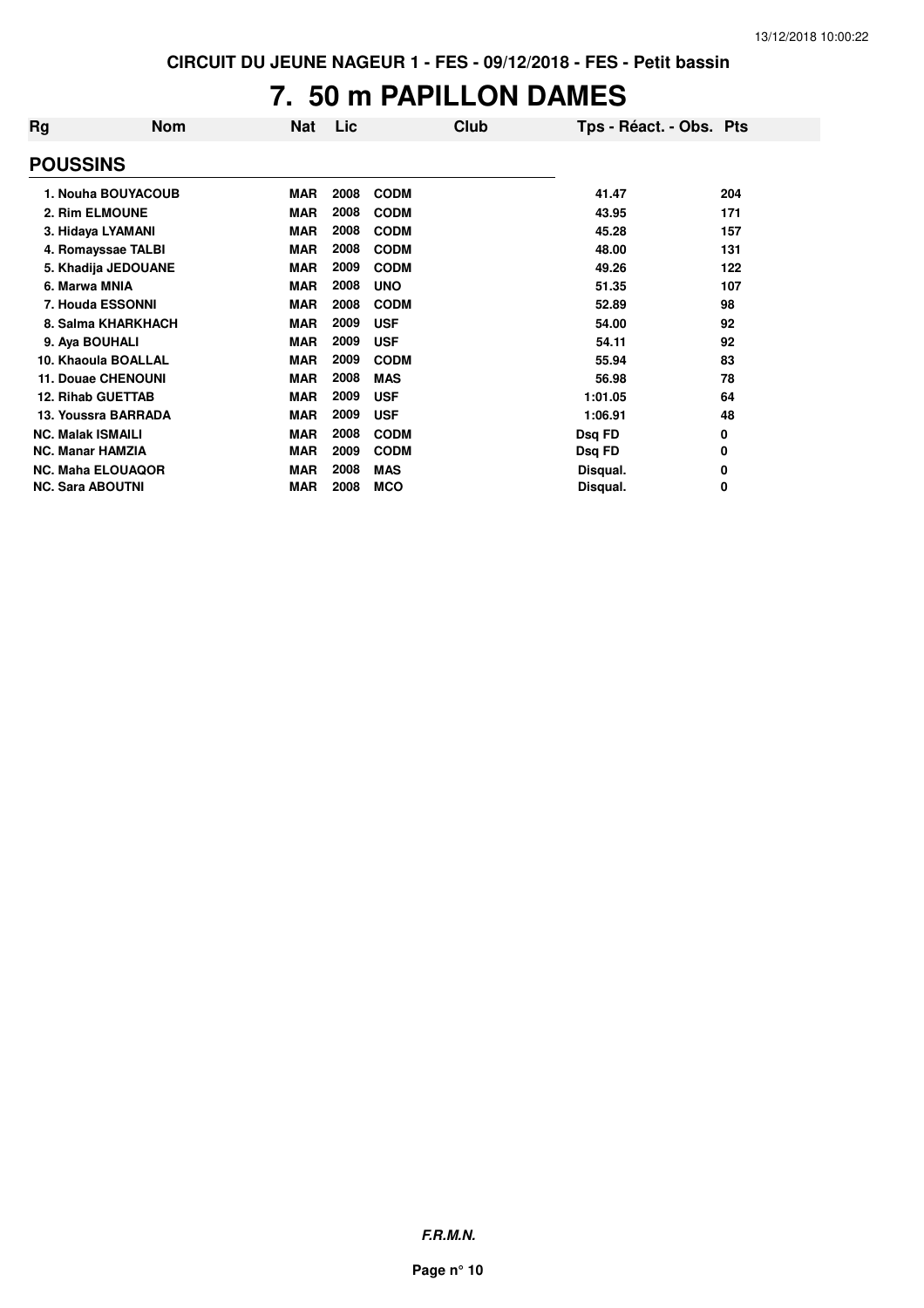## **8. 50 m PAPILLON MESSIEURS**

| Rg                     | <b>Nom</b>                     | <b>Nat</b> | Lic  | Club        | Tps - Réact. - Obs. Pts |     |
|------------------------|--------------------------------|------------|------|-------------|-------------------------|-----|
| <b>POUSSINS</b>        |                                |            |      |             |                         |     |
|                        | 1. Othmane RHZAL               | <b>MAR</b> | 2008 | <b>UNO</b>  | 39.67                   | 180 |
|                        | 2. Hicham AZIZ ALAOUI          | <b>MAR</b> | 2008 | <b>CODM</b> | 40.84                   | 165 |
|                        | 3. Mohammed Anas DAKIR         | <b>MAR</b> | 2008 | <b>USF</b>  | 41.77                   | 154 |
| <b>4. Driss DRISSI</b> |                                | <b>MAR</b> | 2008 | <b>SNF</b>  | 42.67                   | 145 |
|                        | 5. Mohamed Amine TOUITA        | <b>MAR</b> | 2008 | <b>CODM</b> | 43.77                   | 134 |
|                        | 6. Ibrahim DEQQAOUI            | <b>MAR</b> | 2008 | <b>USF</b>  | 44.10                   | 131 |
| 7. Ali STILI           |                                | <b>MAR</b> | 2008 | U.S.O       | 49.09                   | 95  |
|                        | 8. Mohamed Adam HAMMANI        | <b>MAR</b> | 2009 | <b>UNO</b>  | 49.69                   | 92  |
|                        | 9. Zakariae OUBAD              | <b>MAR</b> | 2008 | <b>CODM</b> | 50.97                   | 85  |
| 10. Jad NAJI           |                                | <b>MAR</b> | 2008 | <b>CODM</b> | 51.09                   | 84  |
|                        | 11. Mohamed Tajeddine LARHLIMI | <b>MAR</b> | 2009 | <b>CODM</b> | 51.34                   | 83  |
|                        | 12. Mohamed OUALI              | <b>MAR</b> | 2009 | <b>CAT</b>  | 55.67                   | 65  |
|                        | <b>13. Al Farouk KADDOURI</b>  | <b>MAR</b> | 2008 | U.S.O       | 56.07                   | 64  |
|                        | <b>NC. Anouar BELHOUACHI</b>   | <b>MAR</b> | 2009 | U.S.O       | Frf n.d.                |     |
|                        | <b>NC. Haitam LAAMIRI</b>      | <b>MAR</b> | 2008 | <b>CODM</b> | Dsq FD                  | 0   |
| <b>AVENIR A1</b>       |                                |            |      |             |                         |     |
|                        | 1. Mohamed STILI               | <b>MAR</b> | 2010 | U.S.O       | 43.88                   | 133 |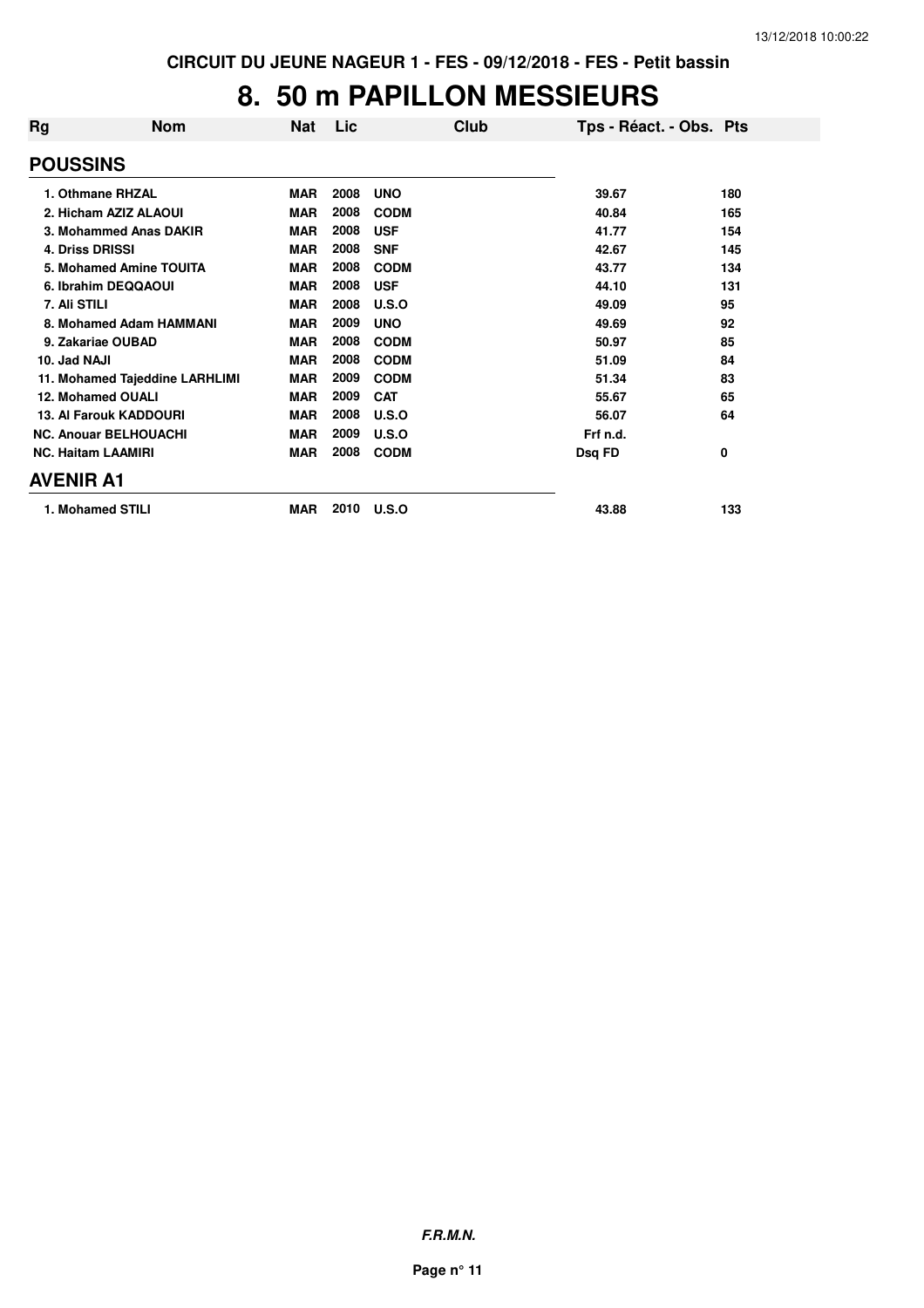#### **9. 4 x 50 m NAGE LIBRE DAMES**

| Rg | Nom                              | Nat        | Lic  |             | <b>Club</b> | Tps - Réact. - Obs. Pts |     |
|----|----------------------------------|------------|------|-------------|-------------|-------------------------|-----|
|    | <b>POUSSINS</b>                  |            |      |             |             |                         |     |
|    | 1. Meryem AGAZANAI               | <b>MAR</b> | 2009 | <b>CODM</b> |             | 2:37.63                 | 241 |
|    | <b>Kenza BARAKA</b>              | <b>MAR</b> | 2009 | <b>CODM</b> |             |                         | 241 |
|    | <b>Sara BELMEKKI</b>             | <b>MAR</b> | 2009 | <b>CODM</b> |             |                         | 241 |
|    | <b>Khaoula BOALLAL</b>           | <b>MAR</b> | 2009 | <b>CODM</b> |             |                         | 241 |
|    | 2. Ilham ALOUI                   | <b>MAR</b> | 2008 | <b>USF</b>  |             | 2:44.89                 | 211 |
|    | Aya BOUHALI                      | <b>MAR</b> | 2009 | <b>USF</b>  |             |                         | 211 |
|    | Salma KHARKHACH                  | <b>MAR</b> | 2009 | <b>USF</b>  |             |                         | 211 |
|    | <b>Maroua OUENZAR</b>            | <b>MAR</b> | 2008 | <b>USF</b>  |             |                         | 211 |
|    | 3. Malak KADRI                   | <b>MAR</b> | 2009 | <b>SNF</b>  |             | 2:48.39                 | 198 |
|    | <b>Hajar NAOUI</b>               | <b>MAR</b> | 2009 | <b>SNF</b>  |             |                         | 198 |
|    | Zaynab FADILA                    | <b>MAR</b> | 2008 | <b>SNF</b>  |             |                         | 198 |
|    | <b>Lina TABERKANT</b>            | <b>MAR</b> | 2008 | <b>SNF</b>  |             |                         | 198 |
|    | 4. Kenza FILALI                  | <b>MAR</b> | 2009 | <b>DNF</b>  |             | 3:16.83                 | 124 |
|    | <b>Kaoutar HARMOUCH</b>          | <b>MAR</b> | 2009 | <b>DNF</b>  |             |                         | 124 |
|    | <b>Lina BOURAMDANE</b>           | <b>MAR</b> | 2009 | <b>DNF</b>  |             |                         | 124 |
|    | Sara EL FEZZAZI                  | <b>MAR</b> | 2009 | <b>DNF</b>  |             |                         | 124 |
|    | <b>NC. Sara ABOUTNI</b>          | <b>MAR</b> | 2008 | <b>MCO</b>  |             | Disqual.                | 0   |
|    | <b>Hajar AMRAOUI</b>             | <b>MAR</b> | 2009 | <b>MCO</b>  |             |                         | 0   |
|    | Sara JEBLAOUI                    | <b>MAR</b> | 2009 | <b>MCO</b>  |             |                         | 0   |
|    | <b>Imane MEKKAOUI ALAOUI</b>     | <b>MAR</b> | 2008 | <b>MCO</b>  |             |                         | 0   |
|    | <b>AVENIR A1</b>                 |            |      |             |             |                         |     |
|    | 1. Arij CHTATI                   | <b>MAR</b> | 2010 | <b>CODM</b> |             | 3:10.51                 | 137 |
|    | <b>Narjiss SEFFAF</b>            | <b>MAR</b> | 2010 | <b>CODM</b> |             |                         | 137 |
|    | Safia HARCHA                     | <b>MAR</b> | 2010 | <b>CODM</b> |             |                         | 137 |
|    | Aya KOJMANE                      | <b>MAR</b> | 2010 | <b>CODM</b> |             |                         | 137 |
|    | <b>AVENIR A2</b>                 |            |      |             |             |                         |     |
|    | 1. Roumayssae ZITOUNI            | <b>MAR</b> | 2011 | <b>CODM</b> |             | 3:25.34                 | 109 |
|    | <b>Hiba ATTAOUI</b>              | <b>MAR</b> | 2011 | <b>CODM</b> |             |                         | 109 |
|    | <b>Lina EL KILI</b>              | <b>MAR</b> | 2011 | <b>CODM</b> |             |                         | 109 |
|    | Aya BAHMANE                      | <b>MAR</b> | 2011 | <b>CODM</b> |             |                         | 109 |
|    | 2. Dina HAOUDI                   | <b>MAR</b> | 2011 | <b>USF</b>  |             | 4:15.85                 | 56  |
|    | Assia BENNIS                     | <b>MAR</b> | 2012 | <b>USF</b>  |             |                         | 56  |
|    | <b>Rim LACHKAR</b>               | <b>MAR</b> | 2011 | <b>USF</b>  |             |                         | 56  |
|    | <b>Chama MARRAKCHI BENAZZOUZ</b> | <b>MAR</b> | 2012 | <b>USF</b>  |             |                         | 56  |
|    | 3. Malak HAOUATI                 | <b>MAR</b> | 2012 | <b>SNF</b>  |             | 5:41.88                 | 23  |
|    | <b>Rayhana BOUHMID</b>           | <b>MAR</b> | 2011 | <b>SNF</b>  |             |                         | 23  |
|    | <b>Marwa ISMAILI ALAOUI</b>      | <b>MAR</b> | 2011 | <b>SNF</b>  |             |                         | 23  |
|    | Kenza ABBAD ANDALOUSSI           | <b>MAR</b> | 2011 | <b>SNF</b>  |             |                         | 23  |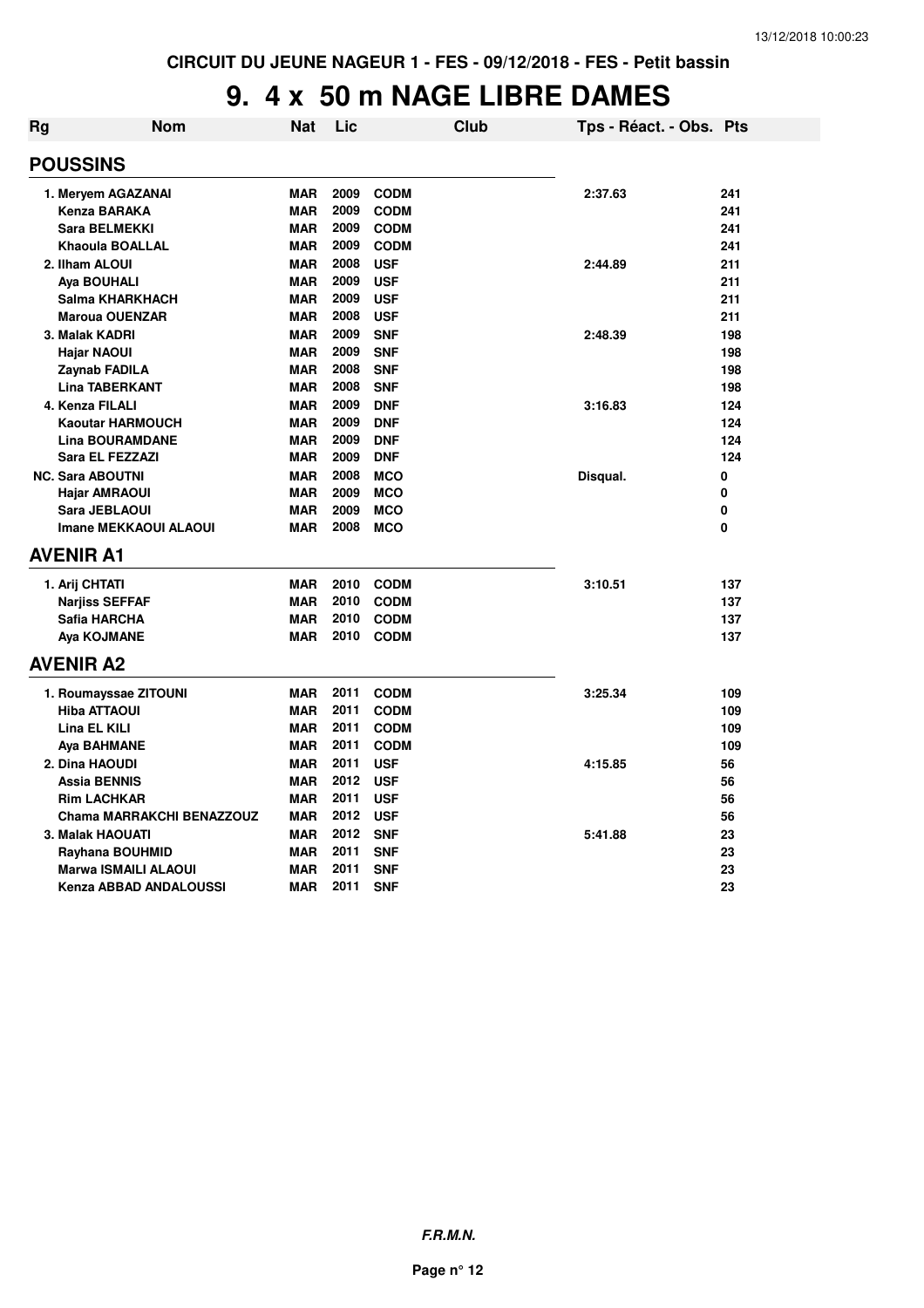#### **10. 4 x 50 m NAGE LIBRE MESSIEURS**

|                                  | .ט.                             | ↗ | JV         |          | <u>IIAWL</u> |      | <b>LIDITE MEVULUIU</b>  |     |
|----------------------------------|---------------------------------|---|------------|----------|--------------|------|-------------------------|-----|
| Rg                               | <b>Nom</b>                      |   | <b>Nat</b> | Lic      |              | Club | Tps - Réact. - Obs. Pts |     |
| <b>POUSSINS</b>                  |                                 |   |            |          |              |      |                         |     |
| 1. Mohamed Taha ADNANE           |                                 |   | <b>MAR</b> | 2009     | <b>CODM</b>  |      | 2:29.99                 | 187 |
|                                  | <b>Mohammed AHMIDDOUCHE</b>     |   | <b>MAR</b> | 2008     | <b>CODM</b>  |      |                         | 187 |
| <b>Houssam AYOUNI</b>            |                                 |   | <b>MAR</b> | 2009     | <b>CODM</b>  |      |                         | 187 |
| <b>Hicham AZIZ ALAOUI</b>        |                                 |   | <b>MAR</b> | 2008     | <b>CODM</b>  |      |                         | 187 |
| 2. Hamza ACHAOUI                 |                                 |   | <b>MAR</b> | 2009     | <b>USF</b>   |      | 2:36.68                 | 164 |
|                                  | <b>Mohammed Anas DAKIR</b>      |   | <b>MAR</b> | 2008     | <b>USF</b>   |      |                         | 164 |
| <b>Ibrahim DEQQAOUI</b>          |                                 |   | <b>MAR</b> | 2008     | <b>USF</b>   |      |                         | 164 |
| <b>Omar ELAANNOUNI</b>           |                                 |   | <b>MAR</b> | 2008     | <b>USF</b>   |      |                         | 164 |
| 3. Yassine CHEKKORI              |                                 |   | <b>MAR</b> | 2008     | <b>SNF</b>   |      | 2:46.88                 | 136 |
| Islam RAMI                       |                                 |   | <b>MAR</b> | 2008     | <b>SNF</b>   |      |                         | 136 |
|                                  | <b>Mehdi MHAMMEDI ALAOUI</b>    |   | <b>MAR</b> | 2008     | <b>SNF</b>   |      |                         | 136 |
| <b>Driss DRISSI</b>              |                                 |   | <b>MAR</b> | 2008     | <b>SNF</b>   |      |                         | 136 |
| 4. Khalid ALAMI YADRI            |                                 |   | <b>MAR</b> | 2009     | <b>DNF</b>   |      | 2:53.74                 | 120 |
|                                  | <b>Mohammed Taha BENNIS</b>     |   | <b>MAR</b> | 2009     | <b>DNF</b>   |      |                         | 120 |
| <b>Nizar HALLOUCH</b>            |                                 |   | <b>MAR</b> | 2008     | <b>DNF</b>   |      |                         | 120 |
|                                  | <b>Othmane IDRISSI BOUGRINE</b> |   | <b>MAR</b> | 2008     | <b>DNF</b>   |      |                         | 120 |
| <b>AVENIR A1</b>                 |                                 |   |            |          |              |      |                         |     |
| 1. Med Amine CHERKAOUI           |                                 |   | <b>MAR</b> | 2010     | <b>CODM</b>  |      | 3:05.90                 | 98  |
| Ayoub RAHALI                     |                                 |   | <b>MAR</b> | 2010     | <b>CODM</b>  |      |                         | 98  |
| <b>Ghali FRIKECH</b>             |                                 |   | <b>MAR</b> | 2010     | <b>CODM</b>  |      |                         | 98  |
| <b>Adnane LAALEJ</b>             |                                 |   | <b>MAR</b> | 2010     | <b>CODM</b>  |      |                         | 98  |
| 2. Assem HAJOUI                  |                                 |   | <b>MAR</b> | 2010     | <b>MCO</b>   |      | 3:27.77                 | 70  |
|                                  | <b>Mohammed Reda BERRABAH</b>   |   | <b>MAR</b> | 2010     | <b>MCO</b>   |      |                         | 70  |
| <b>Ayoub BANANA</b>              |                                 |   | <b>MAR</b> | 2010     | <b>MCO</b>   |      |                         | 70  |
|                                  | <b>Mohamed Aymane TOUIL</b>     |   | <b>MAR</b> | 2010     | <b>MCO</b>   |      |                         | 70  |
| 3. Ilias LAHOUITI                |                                 |   | <b>MAR</b> | 2010     | <b>DNF</b>   |      | 3:38.63                 | 60  |
| <b>Omar MOUSSAID</b>             |                                 |   | <b>MAR</b> | 2010     | <b>DNF</b>   |      |                         | 60  |
| <b>Youssef IKEN</b>              |                                 |   | <b>MAR</b> | 2010     | <b>DNF</b>   |      |                         | 60  |
| <b>Rayane SEGHROUCHNI</b>        |                                 |   | <b>MAR</b> | 2010     | <b>DNF</b>   |      |                         | 60  |
| 4. Houssam LACHKAR               |                                 |   | <b>MAR</b> | 2010     | <b>USF</b>   |      | 3:41.52                 | 58  |
| Iyad BENALI                      |                                 |   | <b>MAR</b> | 2010     | <b>USF</b>   |      |                         | 58  |
| Rayane HAJJIOUI                  |                                 |   | <b>MAR</b> | 2010     | <b>USF</b>   |      |                         | 58  |
| Ghali OUZZAOUI                   |                                 |   | <b>MAR</b> | 2010     | <b>USF</b>   |      |                         | 58  |
| <b>NC. Mohammed Anass AMRATE</b> |                                 |   | <b>MAR</b> | 2010 SNF |              |      | Frf n.d.                |     |
| <b>Amine BOUGHALEB</b>           |                                 |   | MAR        | 2010 SNF |              |      |                         |     |
| Diae Eddine EL BINANI            |                                 |   | <b>MAR</b> | 2010     | <b>SNF</b>   |      |                         |     |
| <b>Adam EL GUENNOUNI</b>         |                                 |   | MAR        | 2010 SNF |              |      |                         |     |
| <b>AVENIR A2</b>                 |                                 |   |            |          |              |      |                         |     |
| 1. Aymane AIT TALEB              |                                 |   | MAR        | 2011     | <b>CODM</b>  |      | 3:27.53                 | 70  |
| Abdelhakim LAKHAL                |                                 |   | <b>MAR</b> | 2011     | <b>CODM</b>  |      |                         | 70  |
| Ali BEN HLIMA                    |                                 |   | <b>MAR</b> |          | 2011 CODM    |      |                         | 70  |
|                                  | <b>Youssef BELRHITI NEJAR</b>   |   | <b>MAR</b> |          | 2011 CODM    |      |                         | 70  |
| 2. Yahya BOUTALEB JOUTEI         |                                 |   | <b>MAR</b> | 2011 USF |              |      | 3:45.14                 | 55  |
| Yahya KHASSAL                    |                                 |   | <b>MAR</b> | 2012 USF |              |      |                         | 55  |
|                                  | <b>Mohamed Amine HAMMANI</b>    |   | <b>MAR</b> | 2012 USF |              |      |                         | 55  |
|                                  | <b>Yassine BENCHEKROUN</b>      |   | <b>MAR</b> | 2011     | <b>USF</b>   |      |                         | 55  |
| 3. Sami AFIFI                    |                                 |   | <b>MAR</b> | 2011     | <b>DNF</b>   |      | 4:20.13                 | 35  |
| <b>Mouad LAHOUITI</b>            |                                 |   | MAR        | 2012     | <b>DNF</b>   |      |                         | 35  |
| Mehdi SAADI                      |                                 |   | <b>MAR</b> | 2011     | <b>DNF</b>   |      |                         | 35  |
| <b>Youssef MOUFID</b>            |                                 |   | <b>MAR</b> | 2011     | <b>DNF</b>   |      |                         | 35  |
| 4. Youssef KHATTABI              |                                 |   | <b>MAR</b> | 2011     | <b>SNF</b>   |      | 4:22.91                 | 34  |
| Mehdi MIKOU                      |                                 |   | <b>MAR</b> | 2011     | <b>SNF</b>   |      |                         | 34  |
| Yahya KHATTABI                   |                                 |   | MAR        | 2011     | <b>SNF</b>   |      |                         | 34  |
| <b>Mohamed DRISSI</b>            |                                 |   | <b>MAR</b> | 2012     | <b>SNF</b>   |      |                         | 34  |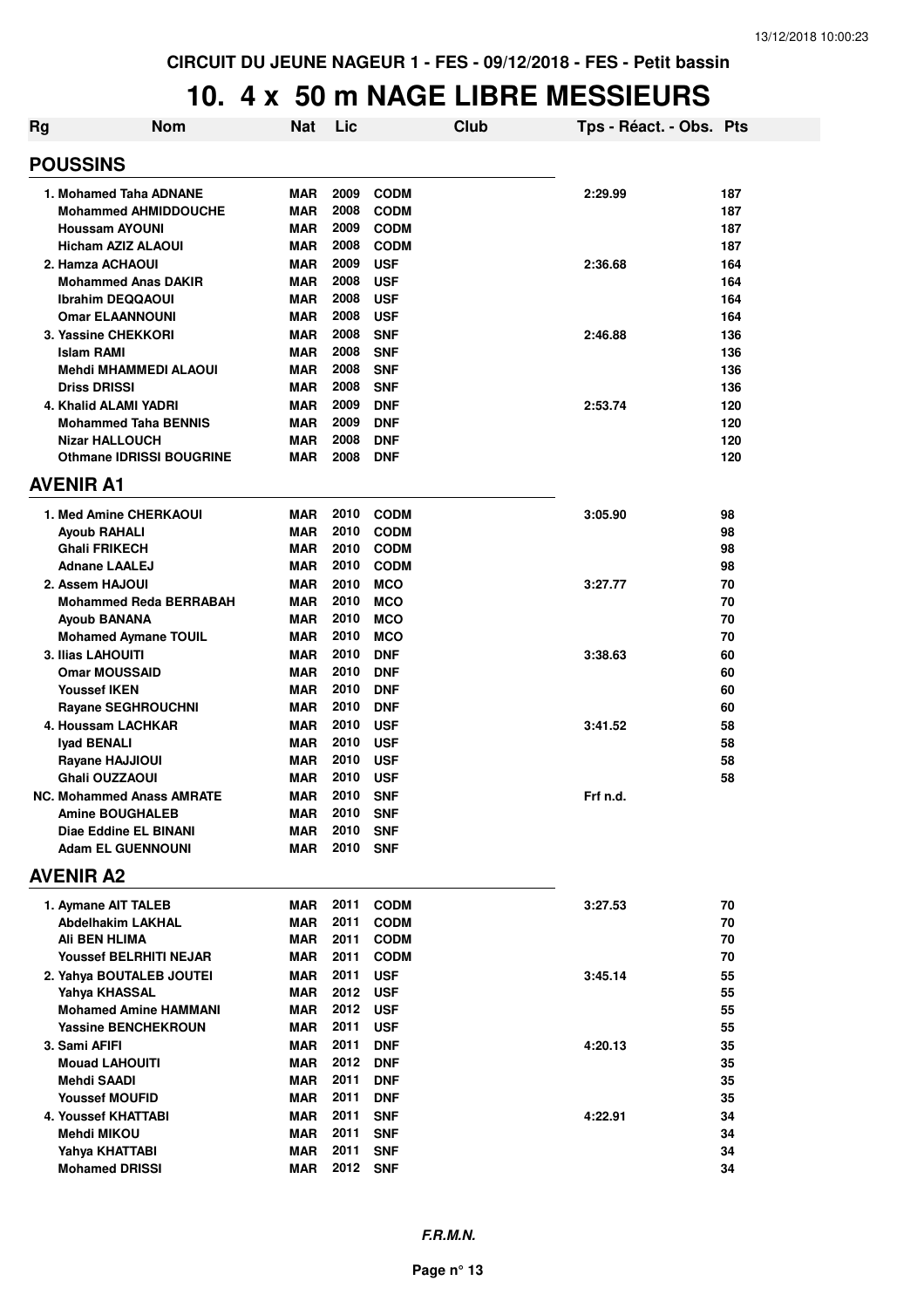#### **11. 200 m NAGE LIBRE DAMES**

| Rg                      | <b>Nom</b>                    | <b>Nat</b> | Lic  | <b>Club</b> | Tps - Réact. - Obs. Pts |     |
|-------------------------|-------------------------------|------------|------|-------------|-------------------------|-----|
| <b>POUSSINS</b>         |                               |            |      |             |                         |     |
| 1. Rim NAMIRI           |                               | <b>MAR</b> | 2008 | <b>CODM</b> | 2:59.15                 | 250 |
|                         | 2. Lina TABERKANT             | <b>MAR</b> | 2008 | <b>SNF</b>  | 3:04.46                 | 229 |
|                         | 3. Hidaya LYAMANI             | <b>MAR</b> | 2008 | <b>CODM</b> | 3:05.10                 | 227 |
|                         | 4. Romayssae TALBI            | <b>MAR</b> | 2008 | <b>CODM</b> | 3:20.13                 | 179 |
|                         | 5. Salma KHARKHACH            | <b>MAR</b> | 2009 | <b>USF</b>  | 3:22.33                 | 174 |
| 6. Ilham ALOUI          |                               | <b>MAR</b> | 2008 | <b>USF</b>  | 3:23.23                 | 171 |
| 7. Aya BOUHALI          |                               | <b>MAR</b> | 2009 | <b>USF</b>  | 3:24.32                 | 169 |
|                         | 8. Houda ESSONNI              | <b>MAR</b> | 2008 | <b>CODM</b> | 3:24.38                 | 168 |
|                         | 9. Inass MASMOUDI             | <b>MAR</b> | 2009 | <b>CODM</b> | 3:27.26                 | 161 |
|                         | 10. Youssra BARRADA           | <b>MAR</b> | 2009 | <b>USF</b>  | 3:34.06                 | 147 |
| 11. Hajar AMRAOUI       |                               | <b>MAR</b> | 2009 | <b>MCO</b>  | 3:34.20                 | 146 |
| 12. Marwa MNIA          |                               | <b>MAR</b> | 2008 | <b>UNO</b>  | 3:35.76                 | 143 |
|                         | <b>13. Ferdaws MILOUDI</b>    | <b>MAR</b> | 2009 | <b>CODM</b> | 3:35.97                 | 143 |
|                         | 13. Sara EL FEZZAZI           | <b>MAR</b> | 2009 | <b>DNF</b>  | 3:35.97                 | 143 |
| 15. Zaynab FADILA       |                               | <b>MAR</b> | 2008 | <b>SNF</b>  | 3:43.89                 | 128 |
| 16. Alae SELLAKH        |                               | <b>MAR</b> | 2009 | <b>MCO</b>  | 3:44.18                 | 128 |
|                         | <b>17. Rihab GUETTAB</b>      | <b>MAR</b> | 2009 | <b>USF</b>  | 3:44.32                 | 127 |
|                         | 18. Maryam ELHAOUAT           | <b>MAR</b> | 2008 | <b>SNF</b>  | 3:46.34                 | 124 |
|                         | 19. Hidaya ESSABIR            | <b>MAR</b> | 2009 | <b>USF</b>  | 3:46.45                 | 124 |
|                         | 20. Yasmine KHASSAL           | <b>MAR</b> | 2009 | <b>USF</b>  | 3:48.12                 | 121 |
| 21. Manar HAMZIA        |                               | <b>MAR</b> | 2009 | <b>CODM</b> | 3:57.59                 | 107 |
|                         | 22. Maryam MOUDDEN            | <b>MAR</b> | 2009 | <b>CODM</b> | 4:00.71                 | 103 |
|                         | 23. Hiba BOUGARSSA            | <b>MAR</b> | 2009 | <b>CODM</b> | 4:03.86                 | 99  |
|                         | 24. Sara BELMEKKI             | <b>MAR</b> | 2009 | <b>CODM</b> | 4:06.13                 | 96  |
|                         | 25. Imane MEKKAOUI ALAOUI     | <b>MAR</b> | 2008 | <b>MCO</b>  | 4:10.59                 | 91  |
| <b>NC. Kenza BARAKA</b> |                               | <b>MAR</b> | 2009 | <b>CODM</b> | Frf n.d.                |     |
|                         | <b>NC. Hafsa ELBOUHASSANI</b> | <b>MAR</b> | 2009 | <b>CODM</b> | Frf n.d.                |     |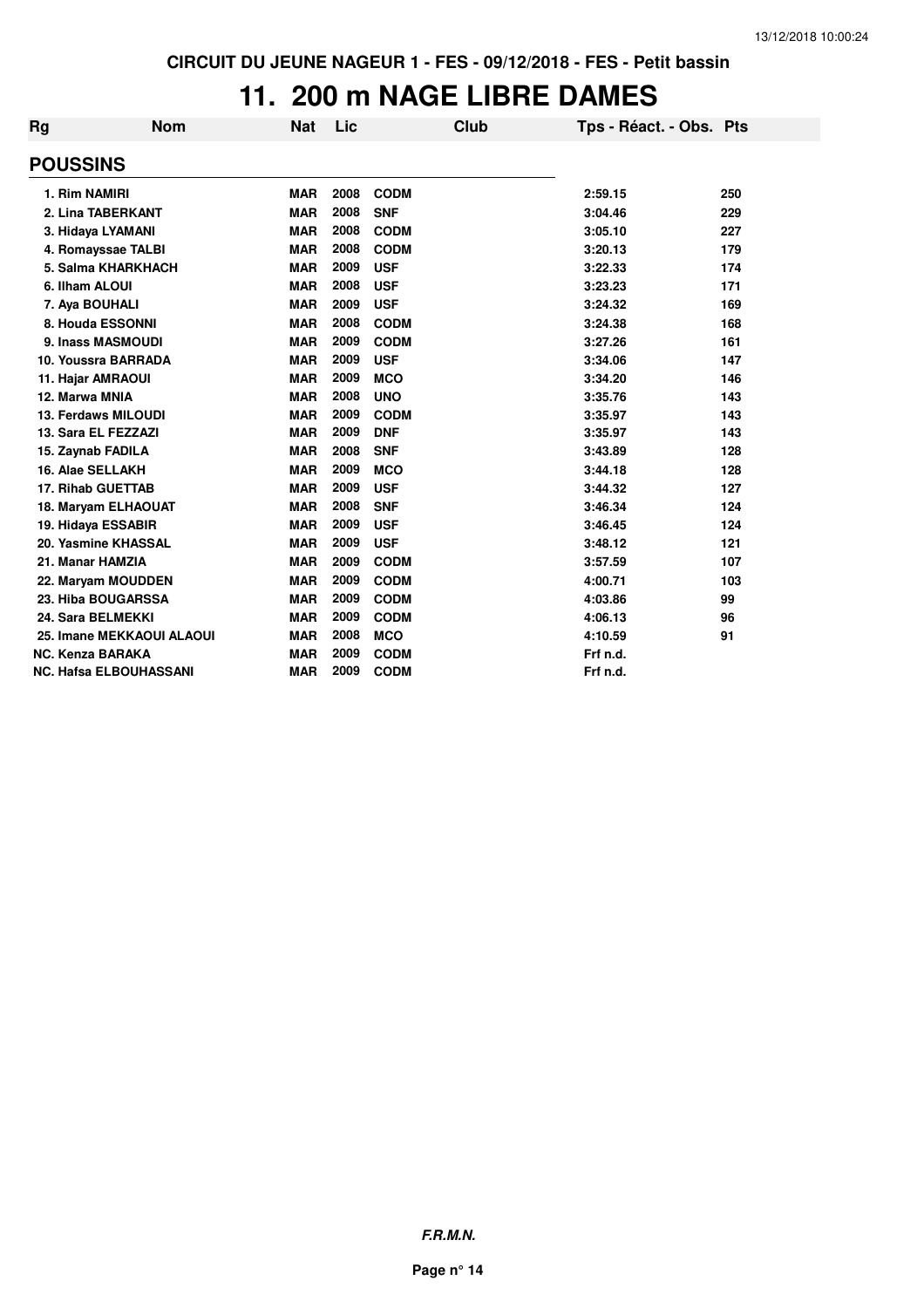## **12. 200 m NAGE LIBRE MESSIEURS**

| Rg                     | <b>Nom</b>                       | Nat        | Lic  | Club        | Tps - Réact. - Obs. Pts |     |
|------------------------|----------------------------------|------------|------|-------------|-------------------------|-----|
| <b>POUSSINS</b>        |                                  |            |      |             |                         |     |
|                        | 1. Mohammed Anas DAKIR           | <b>MAR</b> | 2008 | <b>USF</b>  | 2:52.81                 | 205 |
|                        | 2. Mohaamed Zouhir MOUFADDAL     | <b>MAR</b> | 2008 | <b>UNO</b>  | 3:06.45                 | 163 |
|                        | <b>3. Omar ELAANNOUNI</b>        | <b>MAR</b> | 2008 | <b>USF</b>  | 3:09.46                 | 156 |
|                        | 4. Ibrahim DEQQAOUI              | <b>MAR</b> | 2008 | <b>USF</b>  | 3:09.85                 | 155 |
|                        | 5. Mohamed Amine TOUITA          | <b>MAR</b> | 2008 | <b>CODM</b> | 3:10.10                 | 154 |
| <b>5. Driss DRISSI</b> |                                  | <b>MAR</b> | 2008 | <b>SNF</b>  | 3:10.10                 | 154 |
|                        | 7. Abdennour LAKHAL              | <b>MAR</b> | 2008 | <b>CODM</b> | 3:13.42                 | 146 |
|                        | 8. Haitam LAAMIRI                | <b>MAR</b> | 2008 | <b>CODM</b> | 3:14.57                 | 144 |
| 9. Ali STILI           |                                  | <b>MAR</b> | 2008 | U.S.O       | 3:17.51                 | 137 |
|                        | 10. Ayman LEMRANI                | <b>MAR</b> | 2008 | <b>CODM</b> | 3:19.27                 | 134 |
|                        | 11. Mohamed Taha ADNANE          | <b>MAR</b> | 2009 | <b>CODM</b> | 3:23.66                 | 125 |
| 12. Imran STILI        |                                  | <b>MAR</b> | 2009 | U.S.O       | 3:23.78                 | 125 |
|                        | 13. Rayan RHALOUSSI              | <b>MAR</b> | 2008 | U.S.O       | 3:25.11                 | 122 |
| 14. Imad IDRISSI       |                                  | <b>MAR</b> | 2009 | <b>CODM</b> | 3:25.53                 | 122 |
|                        | 15. Houssam AYOUNI               | <b>MAR</b> | 2009 | <b>CODM</b> | 3:25.96                 | 121 |
|                        | <b>16. Mehdi MHAMMEDI ALAOUI</b> | <b>MAR</b> | 2008 | <b>SNF</b>  | 3:28.52                 | 117 |
|                        | 17. Ismail MOUTIA                | <b>MAR</b> | 2008 | <b>USF</b>  | 3:29.83                 | 114 |
|                        | <b>18. Hamza ACHAOUI</b>         | <b>MAR</b> | 2009 | <b>USF</b>  | 3:34.27                 | 107 |
| 19. Jad NAJI           |                                  | <b>MAR</b> | 2008 | <b>CODM</b> | 3:36.09                 | 105 |
|                        | 20. Mohammed AHMIDDOUCHE         | <b>MAR</b> | 2008 | <b>CODM</b> | 3:50.05                 | 87  |
|                        | 21. Yahya HIMAMA                 | <b>MAR</b> | 2008 | U.S.O       | 3:51.10                 | 85  |
|                        | 22. Yassine CHEKKORI             | <b>MAR</b> | 2008 | <b>SNF</b>  | 3:53.88                 | 82  |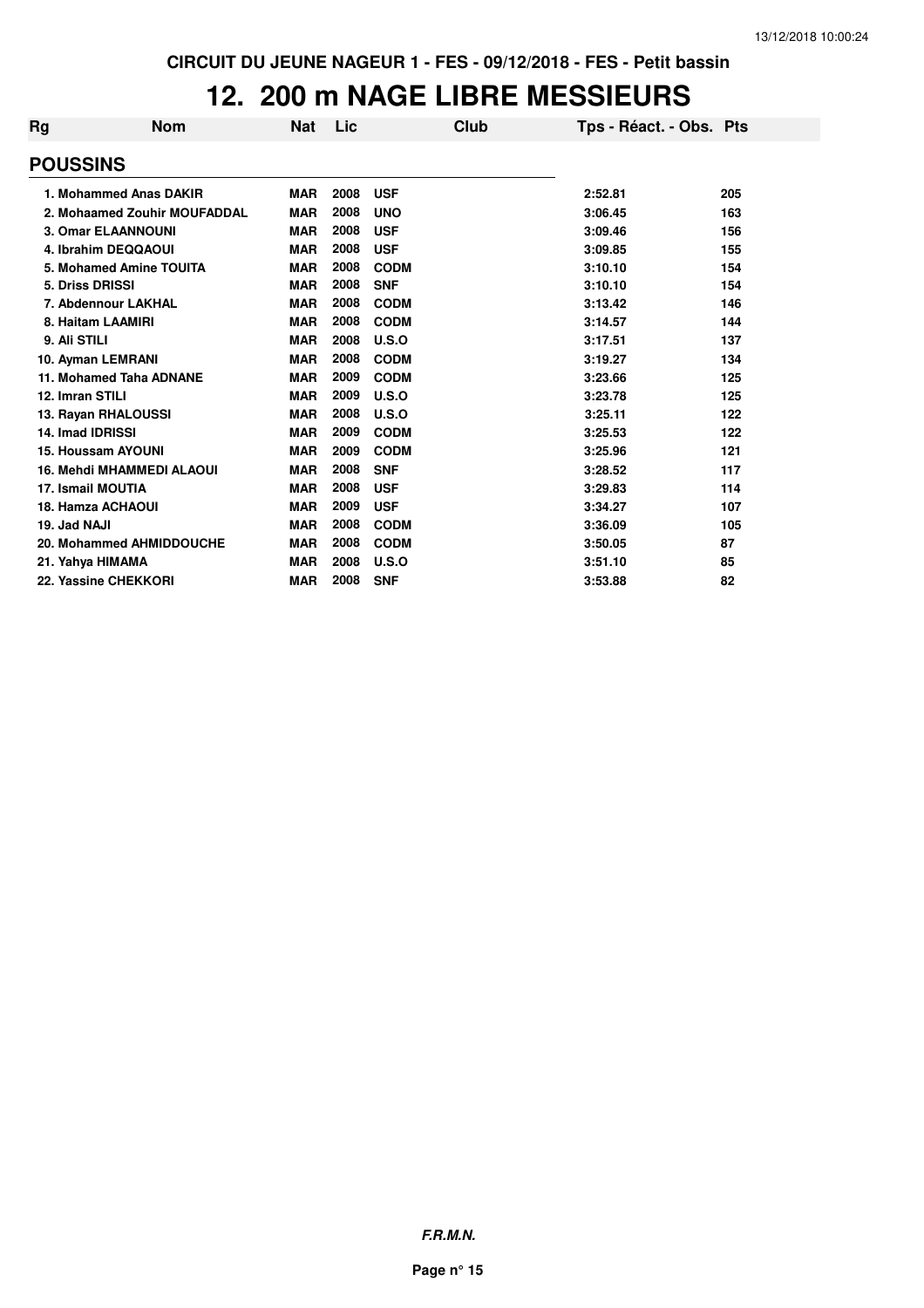# **13. 50 m DOS DAMES**

| <b>Rg</b>                                     | <b>Nom</b>                       | <b>Nat</b>               | Lic          |                          | <b>Club</b> | Tps - Réact. - Obs. Pts |            |
|-----------------------------------------------|----------------------------------|--------------------------|--------------|--------------------------|-------------|-------------------------|------------|
| <b>POUSSINS</b>                               |                                  |                          |              |                          |             |                         |            |
| 1. Hidaya LYAMANI                             |                                  | <b>MAR</b>               | 2008         | <b>CODM</b>              |             | 42.53                   | 257        |
| 2. Rim NAMIRI                                 |                                  | <b>MAR</b>               | 2008         | <b>CODM</b>              |             | 42.93                   | 250        |
| <b>3. Rim ELMOUNE</b>                         |                                  | <b>MAR</b>               | 2008         | <b>CODM</b>              |             | 46.14                   | 201        |
| 4. Nouha BOUYACOUB                            |                                  | <b>MAR</b>               | 2008         | <b>CODM</b>              |             | 46.64                   | 195        |
| 5. Hajar BOUAZIZ                              |                                  | <b>MAR</b>               | 2009         | <b>MAS</b>               |             | 47.47                   | 185        |
| 6. Ilham ALOUI                                |                                  | <b>MAR</b>               | 2008         | <b>USF</b>               |             | 49.69                   | 161        |
| 7. Douae CHENOUNI                             |                                  | <b>MAR</b>               | 2008         | <b>MAS</b>               |             | 50.16                   | 157        |
| 8. Maroua OUENZAR                             |                                  | <b>MAR</b>               | 2008         | <b>USF</b>               |             | 50.38                   | 155        |
| 9. Hajar BENNIS                               |                                  | <b>MAR</b>               | 2008         | <b>MAS</b>               |             | 50.91                   | 150        |
| 10. Sara ZAKRI                                |                                  | <b>MAR</b>               | 2009         | <b>USF</b>               |             | 50.94                   | 149        |
| 11. Maha ELOUAQOR                             |                                  | <b>MAR</b>               | 2008         | <b>MAS</b>               |             | 51.35                   | 146        |
| 12. Naoual EL KAMYA                           |                                  | <b>MAR</b>               | 2008         | <b>SNF</b>               |             | 52.72                   | 135        |
| 13. Yasmine KHASSAL                           |                                  | <b>MAR</b>               | 2009         | <b>USF</b>               |             | 54.09                   | 125        |
| 14. Alae CHAOUCH                              |                                  | <b>MAR</b>               | 2008         | U.S.O                    |             | 54.20                   | 124        |
| 15. Sara EL FEZZAZI                           |                                  | <b>MAR</b>               | 2009<br>2009 | <b>DNF</b>               |             | 54.30                   | 123        |
| <b>16. Lina BOURAMDANE</b><br>17. Salma RAIS  |                                  | <b>MAR</b><br><b>MAR</b> | 2008         | <b>DNF</b><br><b>USF</b> |             | 54.66<br>55.72          | 121<br>114 |
| <b>18. Yousra MEZIANE</b>                     |                                  | <b>MAR</b>               | 2008         | <b>USF</b>               |             | 55.79                   | 114        |
| 19. Khawla ZOUHRI                             |                                  | <b>MAR</b>               | 2009         | <b>MCO</b>               |             | 56.03                   | 112        |
| 20. Salma EL HAITMY                           |                                  | <b>MAR</b>               | 2008         | <b>USF</b>               |             | 56.93                   | 107        |
| 21. Sara BELMEKKI                             |                                  | <b>MAR</b>               | 2009         | <b>CODM</b>              |             | 57.09                   | 106        |
| 22. Rim BOUTALEB                              |                                  | <b>MAR</b>               | 2008         | <b>MAS</b>               |             | 57.66                   | 103        |
|                                               | 23. Imane MEKKAOUI ALAOUI        | <b>MAR</b>               | 2008         | <b>MCO</b>               |             | 57.70                   | 103        |
|                                               | 24. Zaynab Aesha ZOUITEN         | <b>MAR</b>               | 2009         | <b>MAS</b>               |             | 58.77                   | 97         |
| 25. Kenza FILALI                              |                                  | <b>MAR</b>               | 2009         | <b>DNF</b>               |             | 59.14                   | 95         |
| 26. Firdaous HAOUI                            |                                  | <b>MAR</b>               | 2009         | <b>SNF</b>               |             | 59.55                   | 93         |
| 27. Sara JEBLAOUI                             |                                  | <b>MAR</b>               | 2009         | <b>MCO</b>               |             | 1:00.86                 | 87         |
| 28. Kaoutar HARMOUCH                          |                                  | <b>MAR</b>               | 2009         | <b>DNF</b>               |             | 1:03.79                 | 76         |
|                                               | 29. Hakima ABDALLAOUI MAANE      | <b>MAR</b>               | 2009         | <b>DNF</b>               |             | 1:05.84                 | 69         |
| 30. Hiba ALAMI                                |                                  | <b>MAR</b>               | 2009         | <b>MAS</b>               |             | 1:08.55                 | 61         |
| 31. Ghita BENABDEJLIL                         |                                  | <b>MAR</b>               | 2009         | <b>USF</b>               |             | 1:18.24                 | 41         |
| <b>NC. Kenza ENNAIDI</b>                      |                                  | MAR                      | 2009         | <b>USF</b>               |             | Frf n.d.                |            |
| NC. Hafsa ELBOUHASSANI                        |                                  | <b>MAR</b>               | 2009         | <b>CODM</b>              |             | Frf n.d.                |            |
| <b>NC. Malak LAHIA</b>                        |                                  | <b>MAR</b>               | 2008         | <b>USF</b>               |             | Frf n.d.                |            |
|                                               | <b>NC. Nour Alimane MAAZOUZI</b> | <b>MAR</b>               | 2008         | <b>U.S.O</b>             |             | Frf n.d.                |            |
| <b>NC. Sofia BENNIS</b>                       |                                  | <b>MAR</b>               | 2008         | <b>USF</b>               |             | Dsq FD                  | 0          |
| <b>NC. Najlae LACHKAR</b><br><b>AVENIR A1</b> |                                  | MAR                      | 2009         | MAS                      |             | Dsq VI                  | 0          |
|                                               |                                  |                          |              |                          |             |                         |            |
| 1. Safia HARCHA                               |                                  | <b>MAR</b>               | 2010         | <b>CODM</b>              |             | 53.08                   | 132        |
| 2. Rahma Inas AYACH                           |                                  | <b>MAR</b>               | 2010         | <b>CAT</b>               |             | 53.96                   | 126        |
| 3. Aya KOJMANE                                |                                  | <b>MAR</b>               | 2010         | <b>CODM</b>              |             | 54.95                   | 119        |
| 4. Safae YOUNES                               |                                  | <b>MAR</b>               | 2010         | <b>U.S.O</b>             |             | 55.84                   | 113        |
| 5. Nada GUEMMI                                |                                  | <b>MAR</b>               | 2010         | <b>UNO</b>               |             | 56.30                   | 111        |
| 6. Aya KHERCHOUCH                             |                                  | MAR                      | 2010         | <b>U.S.O</b>             |             | 1:00.66                 | 88         |
| 7. Soundosse HILMI                            |                                  | <b>MAR</b>               | 2010         | <b>CODM</b>              |             | 1:03.25                 | 78         |
| 8. Zaynab MEKOUAR                             |                                  | <b>MAR</b>               | 2010         | <b>SNF</b>               |             | 1:05.92                 | 69         |
| 9. Kenza RAMI                                 |                                  | MAR                      | 2010         | <b>DNF</b>               |             | 1:06.59                 | 67         |
| 10. Marwa EZZITOUNE                           |                                  | MAR                      | 2010         | <b>DNF</b>               |             | 1:08.49                 | 61         |
| 11. Aicha AMAMOU                              |                                  | MAR                      | 2010<br>2010 | <b>USF</b>               |             | 1:12.16                 | 52         |
| 12. Rhosn JAGOUI<br><b>AVENIR A2</b>          |                                  | MAR                      |              | U.S.O                    |             | 1:20.17                 | 38         |
|                                               |                                  |                          |              |                          |             |                         |            |
| 1. Hiba ATTAOUI                               |                                  | MAR                      | 2011         | <b>CODM</b>              |             | 57.88                   | 102        |
| 2. Raouane OMAR                               |                                  | <b>MAR</b>               | 2011         | <b>MCO</b>               |             | 58.82                   | 97         |
| 3. Aya BAHMANE                                |                                  | MAR                      | 2011         | <b>CODM</b>              |             | 59.06                   | 96         |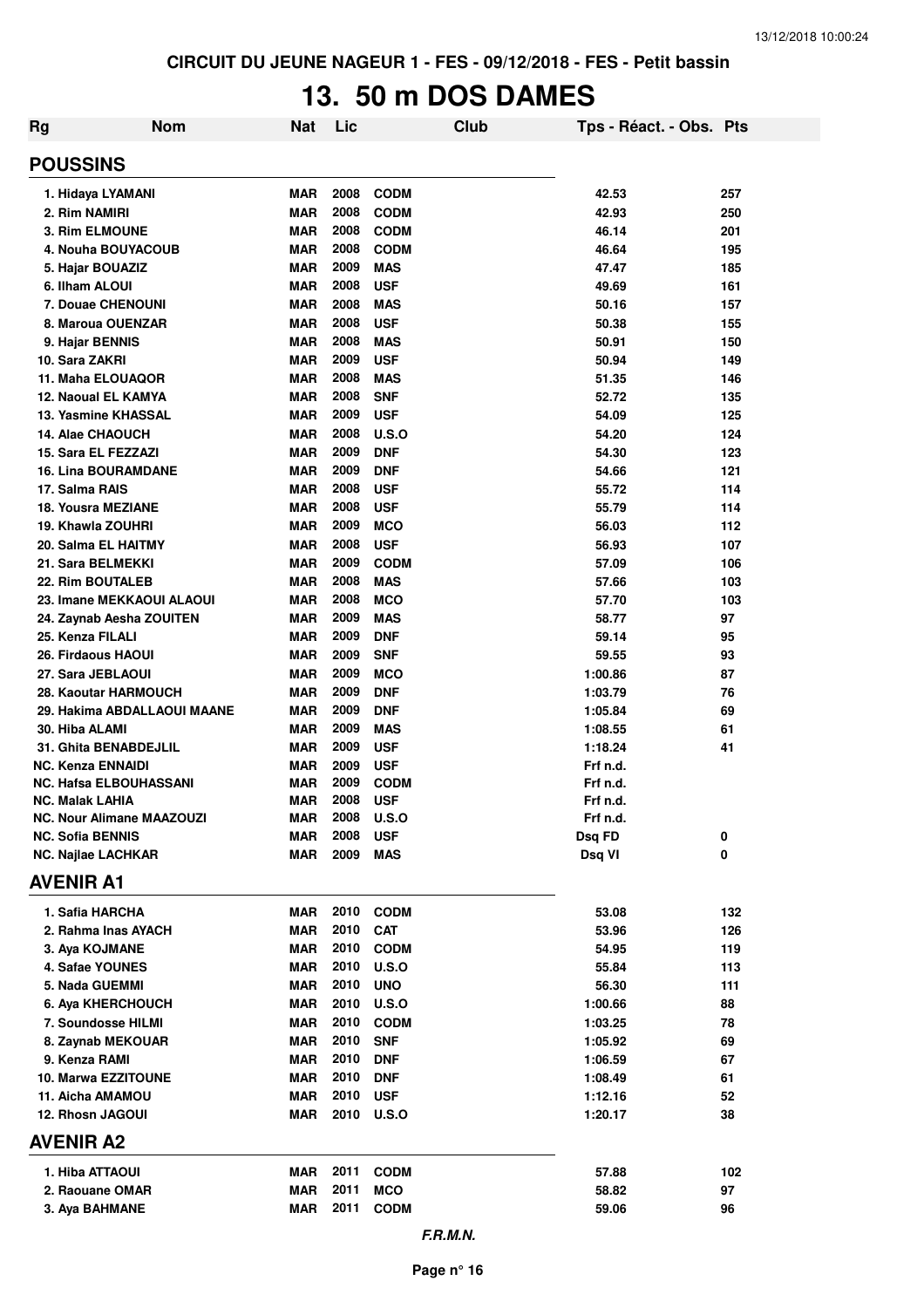## **13. 50 m DOS DAMES**

| Rg               | <b>Nom</b>                    | <b>Nat</b> | Lic  | Club        | Tps - Réact. - Obs. Pts |    |
|------------------|-------------------------------|------------|------|-------------|-------------------------|----|
| <b>AVENIR A2</b> |                               |            |      |             |                         |    |
| 4. Lina EL KILI  |                               | <b>MAR</b> | 2011 | <b>CODM</b> | 1:00.50                 | 89 |
|                  | 5. Rim LACHKAR                | <b>MAR</b> | 2011 | <b>USF</b>  | 1:04.20                 | 74 |
|                  | 6. Ibtissam BELBACHIR         | <b>MAR</b> | 2011 | <b>MCO</b>  | 1:04.47                 | 73 |
|                  | <b>7. Iness HAMMANI</b>       | <b>MAR</b> | 2012 | <b>UNO</b>  | 1:04.62                 | 73 |
|                  | 8. Nada HOUARI                | <b>MAR</b> | 2011 | <b>MCO</b>  | 1:09.85                 | 58 |
| 9. Dina HAOUDI   |                               | <b>MAR</b> | 2011 | <b>USF</b>  | 1:11.73                 | 53 |
|                  | 10. Mayssae AMRANI            | <b>MAR</b> | 2011 | <b>UNO</b>  | 1:12.84                 | 51 |
|                  | 11. Chama MARRAKCHI BENAZZOUZ | <b>MAR</b> | 2012 | <b>USF</b>  | 1:16.76                 | 43 |
|                  | 12. Marwa ISMAILI ALAOUI      | <b>MAR</b> | 2011 | <b>SNF</b>  | 1:30.13                 | 27 |
| 13. Assia BENNIS |                               | <b>MAR</b> | 2012 | <b>USF</b>  | 1:31.60                 | 25 |
| 14. Aya AMAMOU   |                               | <b>MAR</b> | 2012 | <b>USF</b>  | 1:32.55                 | 24 |
|                  | 15. Rayhana BOUHMID           | <b>MAR</b> | 2011 | <b>SNF</b>  | 1:33.35                 | 24 |
|                  | 16. Allae EL HAOUAT           | <b>MAR</b> | 2011 | <b>USF</b>  | 1:33.38                 | 24 |
|                  | <b>NC. Malak HAOUATI</b>      | <b>MAR</b> | 2012 | <b>SNF</b>  | Disqual.                | 0  |
|                  | NC. Kenza ABBAD ANDALOUSSI    | <b>MAR</b> | 2011 | <b>SNF</b>  | Disqual.                | 0  |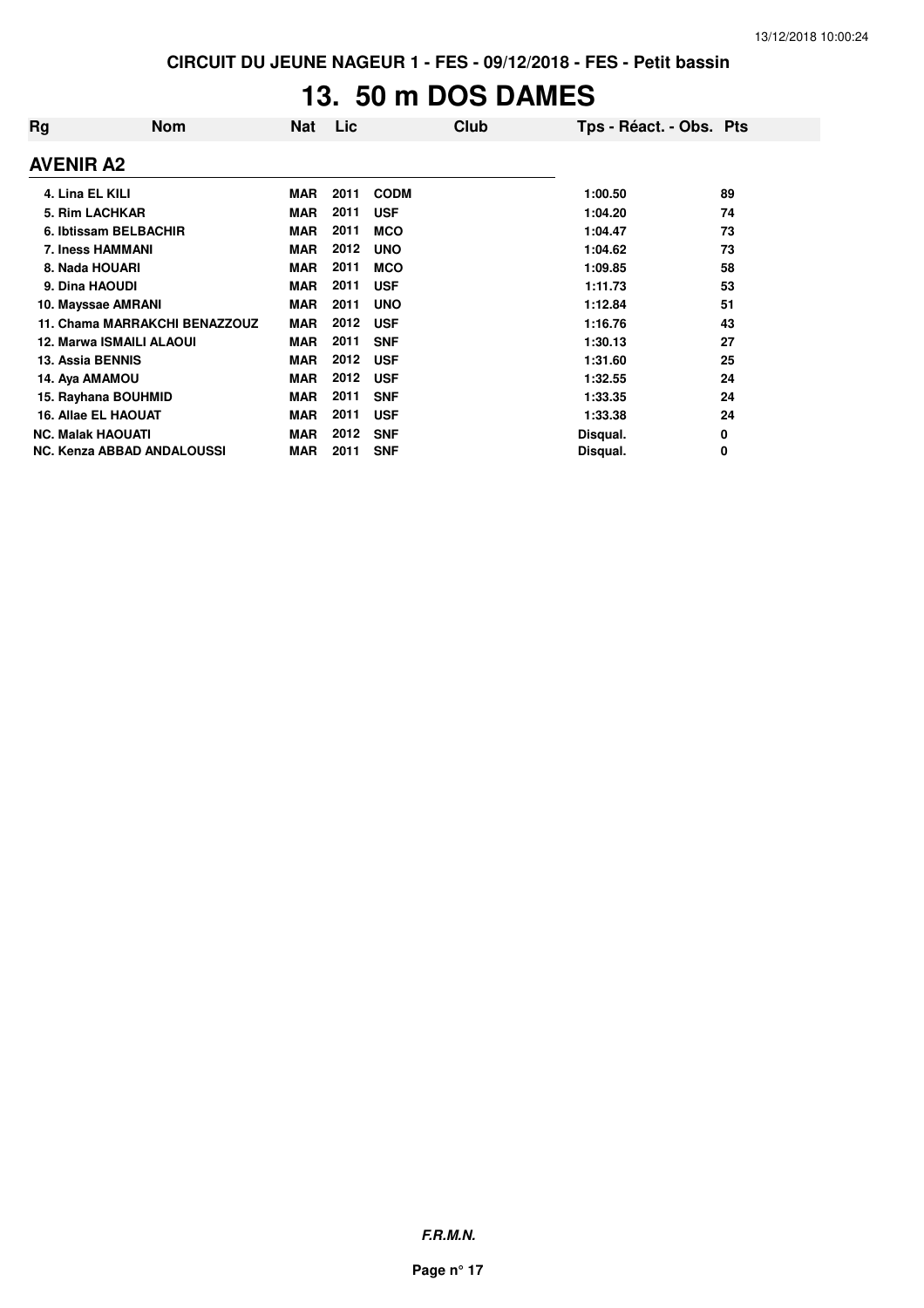#### **14. 50 m DOS MESSIEURS**

| Rg | <b>Nom</b>                                                         | <b>Nat</b>               | Lic          |                          | Club | Tps - Réact. - Obs. Pts |     |
|----|--------------------------------------------------------------------|--------------------------|--------------|--------------------------|------|-------------------------|-----|
|    | <b>POUSSINS</b>                                                    |                          |              |                          |      |                         |     |
|    | 1. Othmane RHZAL                                                   | <b>MAR</b>               | 2008         | <b>UNO</b>               |      | 40.93                   | 202 |
|    | 2. Mohamed Amine TOUITA                                            | <b>MAR</b>               | 2008         | <b>CODM</b>              |      | 42.44                   | 181 |
|    | 3. Hicham AZIZ ALAOUI                                              | <b>MAR</b>               | 2008         | <b>CODM</b>              |      | 42.89                   | 176 |
|    | 4. Mohaamed Zouhir MOUFADDAL                                       | <b>MAR</b>               | 2008         | <b>UNO</b>               |      | 43.41                   | 169 |
|    | 5. Haitam LAAMIRI                                                  | <b>MAR</b>               | 2008         | <b>CODM</b>              |      | 44.44                   | 158 |
|    | 6. Zakariae OUBAD                                                  | <b>MAR</b>               | 2008         | <b>CODM</b>              |      | 46.13                   | 141 |
|    | 7. Imran STILI                                                     | <b>MAR</b>               | 2009         | U.S.O                    |      | 46.73                   | 136 |
|    | 8. Houssam AYOUNI                                                  | <b>MAR</b>               | 2009         | <b>CODM</b>              |      | 47.23                   | 131 |
|    | 9. Ali STILI                                                       | <b>MAR</b>               | 2008         | U.S.O                    |      | 47.47                   | 129 |
|    | 10. Othmane EL MAHI                                                | <b>MAR</b>               | 2008         | <b>MCO</b>               |      | 48.33                   | 123 |
|    | 11. Mohamed Adam HAMMANI                                           | <b>MAR</b>               | 2009         | <b>UNO</b>               |      | 48.71                   | 120 |
|    | 12. Abdennour LAKHAL                                               | <b>MAR</b>               | 2008         | <b>CODM</b>              |      | 49.34                   | 115 |
|    | 13. Rayan RHALOUSSI                                                | <b>MAR</b>               | 2008         | U.S.O                    |      | 50.00                   | 111 |
|    | <b>14. Akram TLEMCANI</b>                                          | <b>MAR</b>               | 2009         | <b>DNF</b>               |      | 50.13                   | 110 |
|    | <b>15. Al Farouk KADDOURI</b>                                      | <b>MAR</b>               | 2008         | U.S.O                    |      | 50.58                   | 107 |
|    | <b>16. Ziad MATTOUS</b>                                            | <b>MAR</b>               | 2009         | <b>UNO</b>               |      | 50.95                   | 105 |
|    | 17. Iyyad LAAMARTI                                                 | <b>MAR</b>               | 2008         | <b>CODM</b>              |      | 50.98                   | 104 |
|    | <b>18. Mohammed AHMIDDOUCHE</b>                                    | <b>MAR</b>               | 2008         | <b>CODM</b>              |      | 51.03                   | 104 |
|    | 19. Ismail MOUTIA                                                  | <b>MAR</b>               | 2008         | <b>USF</b>               |      | 52.34                   | 96  |
|    | 20. Hamza SAADI                                                    | <b>MAR</b>               | 2008         | <b>DNF</b>               |      | 52.38                   | 96  |
|    | 21. Mohammed MOUTHIF                                               | <b>MAR</b>               | 2008         | <b>USF</b>               |      | 52.72                   | 94  |
|    | 22. Hamza SQUALI KADIMI                                            | <b>MAR</b>               | 2008         | <b>USF</b>               |      | 52.84                   | 94  |
|    | 23. Marwane BENKIEN                                                | <b>MAR</b>               | 2008         | <b>MAS</b>               |      | 53.20                   | 92  |
|    | 24. Mohamed Yassir ZOUHRI                                          | <b>MAR</b>               | 2009         | <b>UNO</b>               |      | 56.38                   | 77  |
|    | 25. Othmane IDRISSI BOUGRINE                                       | <b>MAR</b>               | 2008         | <b>DNF</b>               |      | 56.66                   | 76  |
|    | 26. Yahya HIMAMA                                                   | <b>MAR</b>               | 2008         | U.S.O                    |      | 56.71                   | 76  |
|    | 27. Nizar HALLOUCH                                                 | <b>MAR</b>               | 2008         | <b>DNF</b>               |      | 57.75                   | 72  |
|    | 28. Hamza ACHAOUI                                                  | <b>MAR</b>               | 2009         | <b>USF</b>               |      | 58.02                   | 71  |
|    | 29. Omar BEN BRAHIM                                                | <b>MAR</b>               | 2009         | <b>MAS</b>               |      | 58.13                   | 70  |
|    | 30. Khalil EL AZAMI EL IDRISSI                                     | <b>MAR</b>               | 2009         | <b>MAS</b>               |      | 59.12                   | 67  |
|    | 31. Mehdi NAGRI                                                    | <b>MAR</b>               | 2008         | U.S.O                    |      | 1:01.51                 | 59  |
|    | 32. Mohammed Charif SOUNI ALAMI                                    | <b>MAR</b>               | 2009         | <b>MAS</b>               |      | 1:02.21                 | 57  |
|    | 33. Rayane HOUSNI                                                  | <b>MAR</b>               | 2008         | <b>MAS</b>               |      | 1:07.84                 | 44  |
|    | 34. Mohammed HSSINOU                                               | <b>MAR</b>               | 2009         | <b>USF</b>               |      | 1:08.55                 | 43  |
|    | 35. Mohammed Taha BENNIS                                           | MAR                      | 2009         | <b>DNF</b>               |      | 1:10.20                 | 40  |
|    | 36. Mohammed JALLAD                                                | <b>MAR</b>               | 2009         | <b>SNF</b>               |      | 1:11.09                 | 38  |
|    | <b>NC. Oualid LAMSIAH</b>                                          | <b>MAR</b>               | 2008         | <b>UNO</b>               |      | Frf n.d.                |     |
|    | NC. El Houssaine CHAREF                                            | <b>MAR</b><br><b>MAR</b> | 2009<br>2009 | <b>CAT</b><br><b>MAS</b> |      | Frf n.d.                |     |
|    | <b>NC. Said OUAZZANI CHAHDI</b><br><b>NC. Khair Eddine MZOUGHI</b> | MAR                      | 2009         | <b>USF</b>               |      | Frf n.d.<br>Frf n.d.    |     |
|    | <b>NC. Mohammed Anas DAKIR</b>                                     | <b>MAR</b>               | 2008         | <b>USF</b>               |      | Frf n.d.                |     |
|    | <b>NC. Youssef HOUITE</b>                                          | MAR                      | 2008         | <b>USF</b>               |      | Frf n.d.                |     |
|    | <b>NC. Abdelmouiz FATHI</b>                                        | MAR                      | 2009         | <b>U.S.O</b>             |      | Frf n.d.                |     |
|    | NC. Mohamed Taha ADNANE                                            | <b>MAR</b>               | 2009         | <b>CODM</b>              |      | Dsq FD                  | 0   |
|    | <b>NC. Nouamane KAAOUAS</b>                                        | MAR                      | 2009         | <b>SNF</b>               |      | Disqual.                | 0   |
|    | <b>AVENIR A1</b>                                                   |                          |              |                          |      |                         |     |
|    | 1. Mohammed ELOUALI                                                | MAR                      | 2010         | <b>UNO</b>               |      | 47.48                   | 129 |
|    | 2. Ghali FRIKECH                                                   | MAR                      | 2010         | <b>CODM</b>              |      | 48.82                   | 119 |
|    | 3. Assem HAJOUI                                                    | MAR                      | 2010         | <b>MCO</b>               |      | 52.97                   | 93  |
|    | 4. Ayoub RAHALI                                                    | <b>MAR</b>               | 2010         | <b>CODM</b>              |      | 54.55                   | 85  |
|    | 5. Diae Eddine EL BINANI                                           | MAR                      | 2010         | <b>SNF</b>               |      | 55.17                   | 82  |
|    | 6. Youssef IKEN                                                    | <b>MAR</b>               | 2010         | <b>DNF</b>               |      | 55.39                   | 81  |
|    | 7. Mossaab BOUNOUA                                                 | MAR                      | 2010         | <b>U.S.O</b>             |      | 56.44                   | 77  |
|    | 8. Iyad BENALI                                                     | MAR                      | 2010         | <b>USF</b>               |      | 58.52                   | 69  |
|    | 9. Yasser BAHBAH                                                   | MAR                      | 2010         | <b>USF</b>               |      | 59.84                   | 64  |
|    |                                                                    |                          |              |                          |      |                         |     |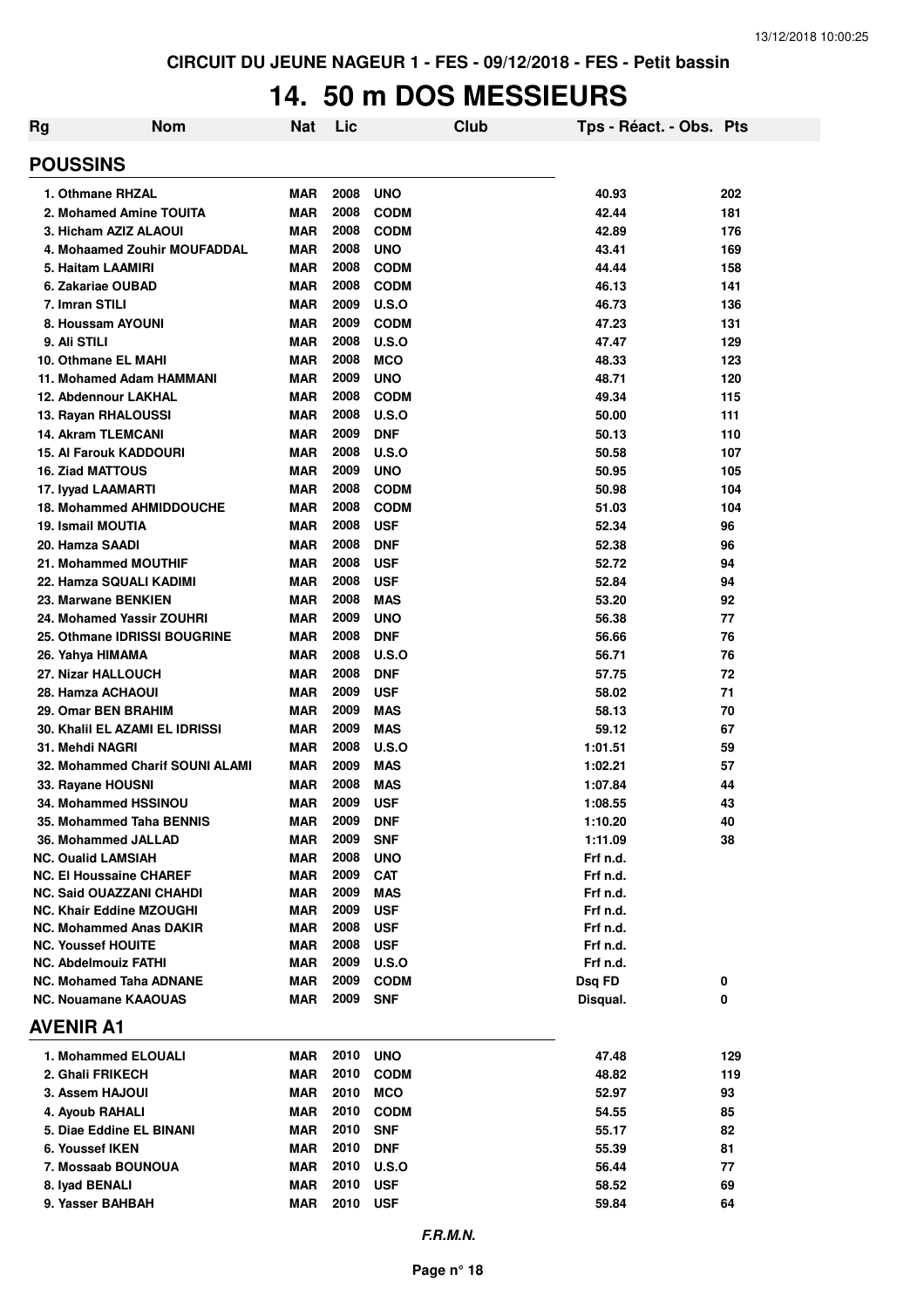#### **14. 50 m DOS MESSIEURS**

| <b>Rg</b> | <b>Nom</b>                            | <b>Nat</b> | Lic  |             | Club | Tps - Réact. - Obs. Pts |     |
|-----------|---------------------------------------|------------|------|-------------|------|-------------------------|-----|
|           | <b>AVENIR A1</b>                      |            |      |             |      |                         |     |
|           | 10. Med Rayane BOUMDIANE              | MAR        | 2010 | <b>CODM</b> |      | 1:00.37                 | 63  |
|           | 11. Mohammed Reda BERRABAH            | <b>MAR</b> | 2010 | <b>MCO</b>  |      | 1:00.40                 | 63  |
|           | 12. Rayane HAJJIOUI                   | <b>MAR</b> | 2010 | <b>USF</b>  |      | 1:01.02                 | 61  |
|           | 13. Houssam LACHKAR                   | MAR        | 2010 | <b>USF</b>  |      | 1:01.05                 | 61  |
|           | 14. Ahmed Sami BENMOUSSA              | MAR        | 2010 | <b>CODM</b> |      | 1:02.01                 | 58  |
|           | 15. Aymane ELMNASRI                   | <b>MAR</b> | 2010 | <b>CODM</b> |      | 1:04.17                 | 52  |
|           | <b>16. Ilias LAHOUITI</b>             | MAR        | 2010 | <b>DNF</b>  |      | 1:05.15                 | 50  |
|           | 17. Omar MOUSSAID                     | <b>MAR</b> | 2010 | <b>DNF</b>  |      | 1:06.91                 | 46  |
|           | 18. Mohamed Ilyas EL KACHMARI         | <b>MAR</b> | 2010 | <b>SNF</b>  |      | 1:10.83                 | 39  |
|           | 19. Ghali OUZZAOUI                    | MAR        | 2010 | <b>USF</b>  |      | 1:14.31                 | 33  |
|           | <b>20. Imad TOUINSI</b>               | <b>MAR</b> | 2010 | <b>USF</b>  |      | 1:17.62                 | 29  |
|           | <b>NC. Adam KISSI</b>                 | <b>MAR</b> | 2010 | U.S.O       |      | Frf n.d.                |     |
|           | <b>NC. Haitham LEBBAR</b>             | <b>MAR</b> | 2010 | <b>SNF</b>  |      | Frf n.d.                |     |
|           | <b>NC. Amine BOUGHALEB</b>            | <b>MAR</b> | 2010 | <b>SNF</b>  |      | Dsq VI                  | 0   |
|           | <b>AVENIR A2</b>                      |            |      |             |      |                         |     |
|           | 1. Abdelkader CHAOUCH                 | <b>MAR</b> | 2011 | U.S.O       |      | 50.94                   | 105 |
|           | 2. Ali BEN HLIMA                      | <b>MAR</b> | 2011 | <b>CODM</b> |      | 54.30                   | 86  |
|           | <b>3. Youssef BELRHITI NEJAR</b>      | <b>MAR</b> | 2011 | <b>CODM</b> |      | 55.34                   | 81  |
|           | 4. Aymane LAHMIDI                     | <b>MAR</b> | 2011 | <b>CODM</b> |      | 58.07                   | 70  |
|           | 5. Aymane AIT TALEB                   | <b>MAR</b> | 2011 | <b>CODM</b> |      | 59.15                   | 67  |
|           | 6. Montassir BROUSSE                  | <b>MAR</b> | 2011 | <b>CODM</b> |      | 1:00.03                 | 64  |
|           | 7. Ilias BOUHAMIDI ALAOUI             | MAR        | 2011 | <b>CODM</b> |      | 1:02.98                 | 55  |
|           | 8. Sami BOUNDAR                       | <b>MAR</b> | 2011 | <b>CODM</b> |      | 1:03.94                 | 53  |
|           | 9. Youssef MOUFID                     | <b>MAR</b> | 2011 | <b>DNF</b>  |      | 1:04.51                 | 51  |
|           | <b>10. Yassine BENCHEKROUN</b>        | <b>MAR</b> | 2011 | <b>USF</b>  |      | 1:05.02                 | 50  |
|           | 11. Abdelhakim LAKHAL                 | <b>MAR</b> | 2011 | <b>CODM</b> |      | 1:05.03                 | 50  |
|           | 12. Sami AFIFI                        | <b>MAR</b> | 2011 | <b>DNF</b>  |      | 1:05.38                 | 49  |
|           | <b>13. Yazid BOURAMDANE</b>           | MAR        | 2011 | <b>USF</b>  |      | 1:08.04                 | 44  |
|           | 14. Mehdi SAADI                       | MAR        | 2011 | <b>DNF</b>  |      | 1:08.09                 | 44  |
|           | <b>15. Mohamed Amine HAMMANI</b>      | MAR        | 2012 | <b>USF</b>  |      | 1:09.33                 | 41  |
|           | 16. Karim DAHMANI                     | <b>MAR</b> | 2011 | <b>CPF</b>  |      | 1:10.45                 | 39  |
|           | 17. Anas Elhoussine MOUFADDAL         | MAR        | 2011 | <b>UNO</b>  |      | 1:10.70                 | 39  |
|           | 18. Mehdi MIKOU                       | MAR        | 2011 | <b>SNF</b>  |      | 1:11.88                 | 37  |
|           | 19. Mohammed BERRADA                  | <b>MAR</b> | 2011 | <b>CODM</b> |      | 1:13.09                 | 35  |
|           | 20. Mohamed DRISSI                    | <b>MAR</b> | 2012 | <b>SNF</b>  |      | 1:14.30                 | 33  |
|           | 21. Yahya KHASSAL                     | <b>MAR</b> | 2012 | <b>USF</b>  |      | 1:14.70                 | 33  |
|           | 22. Yahya BOUTALEB JOUTEI             | <b>MAR</b> | 2011 | <b>USF</b>  |      | 1:18.71                 | 28  |
|           | 23. Abderrahmane SLASSI               | <b>MAR</b> | 2012 | <b>SNF</b>  |      | 1:19.47                 | 27  |
|           | 24. Ilyass BOULAGOUAZ                 | <b>MAR</b> | 2012 | <b>USF</b>  |      | 1:25.60                 | 22  |
|           | <b>NC. Saad ELBOUHSSINI</b>           | <b>MAR</b> | 2011 | <b>CODM</b> |      | Frf n.d.                |     |
|           | <b>NC. Yahya KHATTABI</b>             | <b>MAR</b> | 2011 | <b>SNF</b>  |      | Frf n.d.                |     |
|           | <b>NC. Youssef KHATTABI</b>           | <b>MAR</b> | 2011 | <b>SNF</b>  |      | Frf n.d.                |     |
|           | <b>NC. Omar BOUKLATA</b>              | <b>MAR</b> | 2011 | <b>USF</b>  |      | Frf n.d.                |     |
|           | <b>NC. Mohammed Yassine ELADLOUNI</b> | <b>MAR</b> | 2012 | <b>USF</b>  |      | Disqual.                | 0   |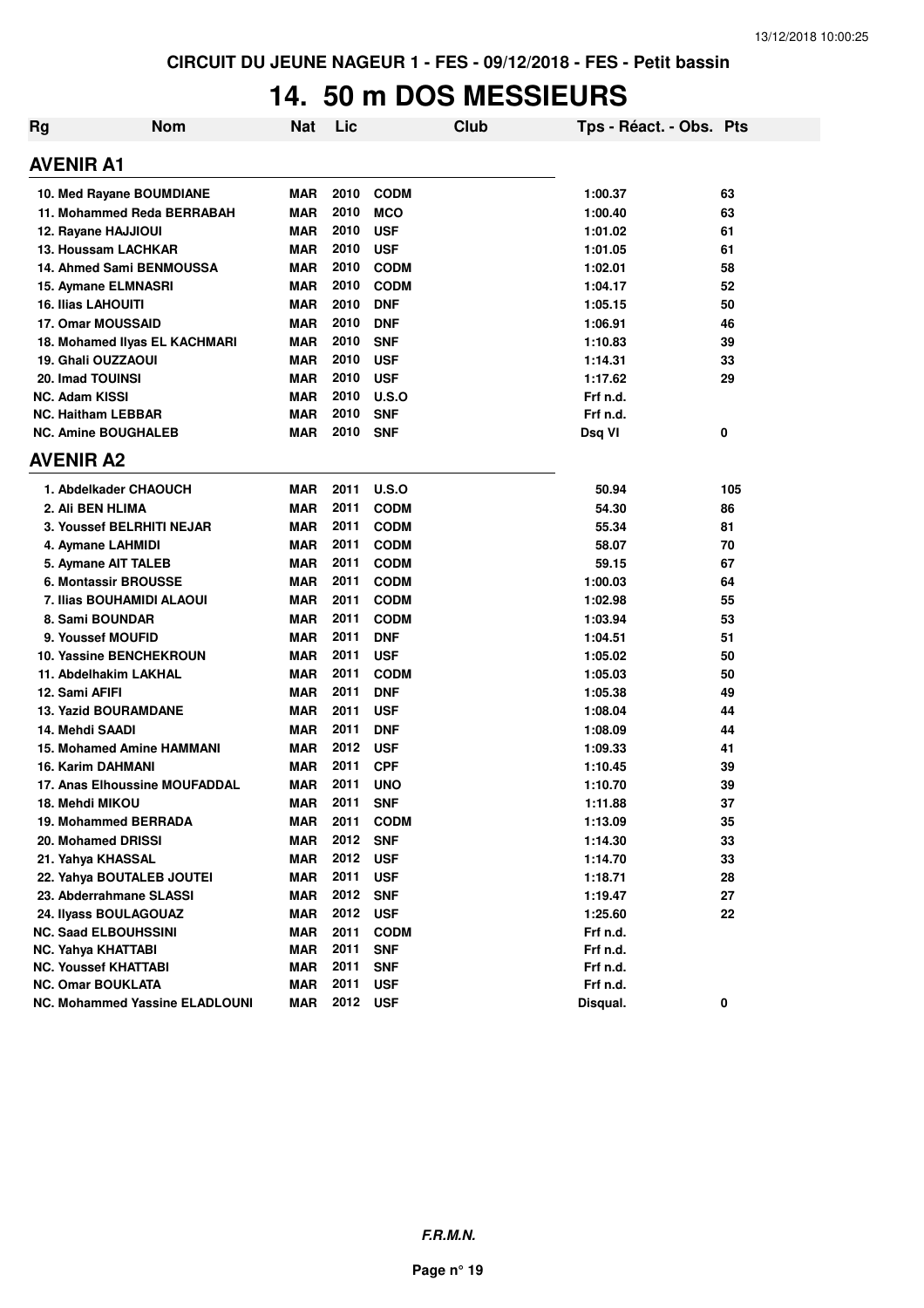#### **15. 4 x 50 m 4 NAGES DAMES**

| <b>Nom</b> | <b>Nat</b>                                                                                                                                                                                                                                                                                                                                                                                                                 | <b>Lic</b> |             |          |                         |
|------------|----------------------------------------------------------------------------------------------------------------------------------------------------------------------------------------------------------------------------------------------------------------------------------------------------------------------------------------------------------------------------------------------------------------------------|------------|-------------|----------|-------------------------|
|            |                                                                                                                                                                                                                                                                                                                                                                                                                            |            |             |          |                         |
|            | <b>MAR</b>                                                                                                                                                                                                                                                                                                                                                                                                                 | 2008       | <b>CODM</b> | 3:00.03  | 217                     |
|            | <b>MAR</b>                                                                                                                                                                                                                                                                                                                                                                                                                 | 2008       | <b>CODM</b> |          | 217                     |
|            | <b>MAR</b>                                                                                                                                                                                                                                                                                                                                                                                                                 | 2008       | <b>CODM</b> |          | 217                     |
|            | <b>MAR</b>                                                                                                                                                                                                                                                                                                                                                                                                                 | 2008       | <b>CODM</b> |          | 217                     |
|            | <b>MAR</b>                                                                                                                                                                                                                                                                                                                                                                                                                 | 2009       | <b>USF</b>  | 3:25.45  | 146                     |
|            | <b>MAR</b>                                                                                                                                                                                                                                                                                                                                                                                                                 | 2009       | <b>USF</b>  |          | 146                     |
|            | <b>MAR</b>                                                                                                                                                                                                                                                                                                                                                                                                                 | 2009       | <b>USF</b>  |          | 146                     |
|            | <b>MAR</b>                                                                                                                                                                                                                                                                                                                                                                                                                 | 2009       | <b>USF</b>  |          | 146                     |
|            | <b>MAR</b>                                                                                                                                                                                                                                                                                                                                                                                                                 | 2009       | <b>DNF</b>  | 3:55.75  | 96                      |
|            | <b>MAR</b>                                                                                                                                                                                                                                                                                                                                                                                                                 | 2009       | <b>DNF</b>  |          | 96                      |
|            | <b>MAR</b>                                                                                                                                                                                                                                                                                                                                                                                                                 | 2009       | <b>DNF</b>  |          | 96                      |
|            | <b>MAR</b>                                                                                                                                                                                                                                                                                                                                                                                                                 | 2008       | <b>DNF</b>  |          | 96                      |
|            | <b>MAR</b>                                                                                                                                                                                                                                                                                                                                                                                                                 | 2008       | <b>SNF</b>  | Frf n.d. |                         |
|            | <b>MAR</b>                                                                                                                                                                                                                                                                                                                                                                                                                 | 2009       | <b>SNF</b>  |          |                         |
|            | <b>MAR</b>                                                                                                                                                                                                                                                                                                                                                                                                                 | 2008       | <b>SNF</b>  |          |                         |
|            | <b>MAR</b>                                                                                                                                                                                                                                                                                                                                                                                                                 | 2008       | <b>SNF</b>  |          |                         |
|            | <b>POUSSINS</b><br>1. Hidaya LYAMANI<br><b>Rim ELMOUNE</b><br><b>Nouha BOUYACOUB</b><br><b>Malak ISMAILI</b><br>2. Sara ZAKRI<br><b>Hidaya ESSABIR</b><br><b>Rihab GUETTAB</b><br>Youssra BARRADA<br><b>3. Lina BOURAMDANE</b><br><b>Kaoutar HARMOUCH</b><br>Sara EL FEZZAZI<br><b>Sara EL KHABCHI</b><br><b>NC. Fatima Zahrae BENMOUSSA</b><br><b>Sirine BOUHEZZA</b><br><b>Naoual EL KAMYA</b><br><b>Maryam ELHAOUAT</b> |            |             | Club     | Tps - Réact. - Obs. Pts |

**F.R.M.N.**

**Page n° 20**